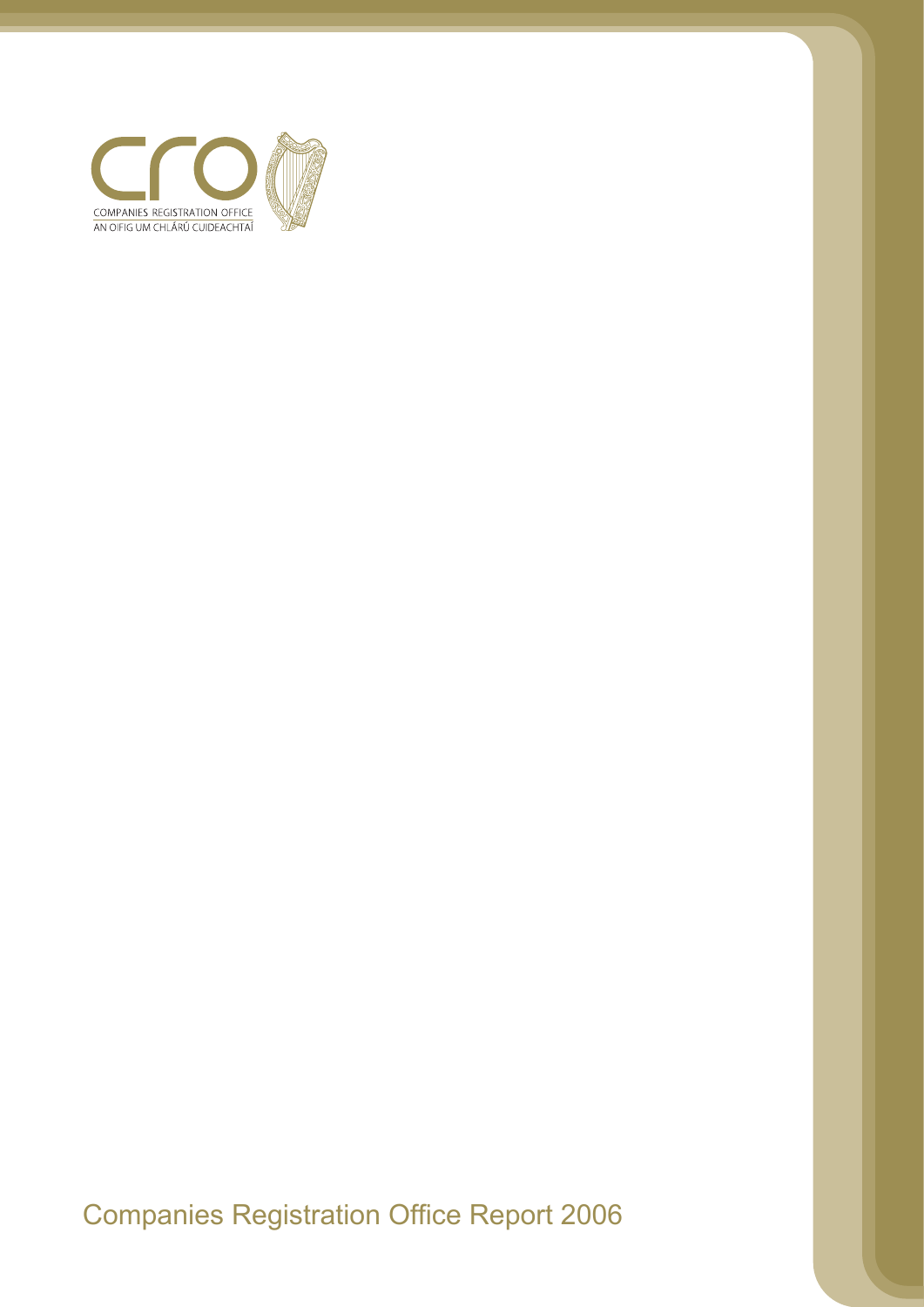# **CONTENTS**

| 1. INTRODUCTION                                                    |    |
|--------------------------------------------------------------------|----|
| APPENDIX 1: DETAILED STATISTICS                                    |    |
| <b>APPENDIX 2: FINANCE</b>                                         | 31 |
| APPENDIX 3: REGISTRAR OF COMPANIES<br>AND OTHER AUTHORISED PERSONS | 32 |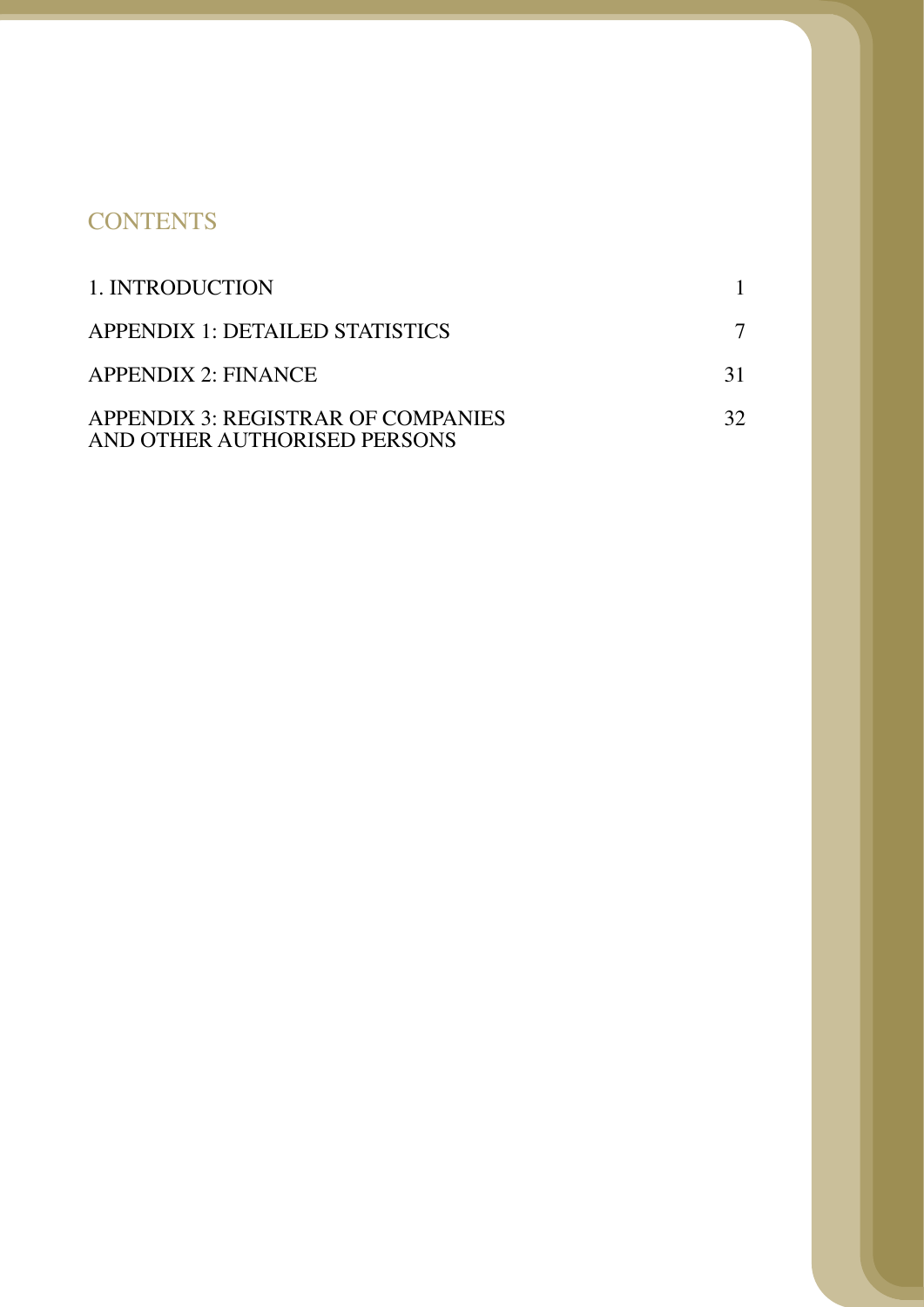## 1. INTRODUCTION

that compliance. The principal challenge facing the Office remains the need to continue to improve the compliance rate for filing annual returns and accounts while dealing with the increased volumes resulting from

The compliance rate is at the centre of the objectives and purpose of the CRO's existence. In dealing with companies it is necessary for the public to be able to access up-to-date information, particularly accounts.

The CRO endeavours to move all submissions through the cash process within 24 hours and through the scanning process within 14 days. Over a longer cycle there is the need to check and register those submissions. The impact of compliance on these objectives arises in two ways. Firstly there is an increase in the number of submissions filed; secondly there is the seasonal load arising as companies file on time.

particular the seasonal load. The rate of electronic filing is critical to our capacity to manage the increased volumes and in

and significant increases in the number of returns filed electronically. In neither case however was the improvement all that we had aimed for. While our principal compliance target was met, the cash/scan/register cycle. 2006 saw a continued improvement in the rate of compliance with annual return filing requirements secondary ones were not and the increase in electronic filing was not sufficient to meet targets on

filing. 2007 therefore will see a renewed effort on the compliance targets and a renewed push on electronic

### **Compliance**

The compliance figures for the CRO refer to companies filing annual returns and accounts as required by law.

For 2006 the Department and the CRO agreed on aiming for **87.5%** of companies to be up-to-date at **84%.** the end of the year. The comparable outturn figures for 2005 had been:

The outturn for 2006 was **88%**.

measures only increased from 73% and 87% to **75%** and **89%** respectively. Within the CRO we had hoped to see improvements in our secondary targets viz. companies filing on time and companies filing a current return. We were disappointed in the fact that those two

2005. Receipts from late filing penalties were again strong in 2006, at €20.7 million, down only slightly on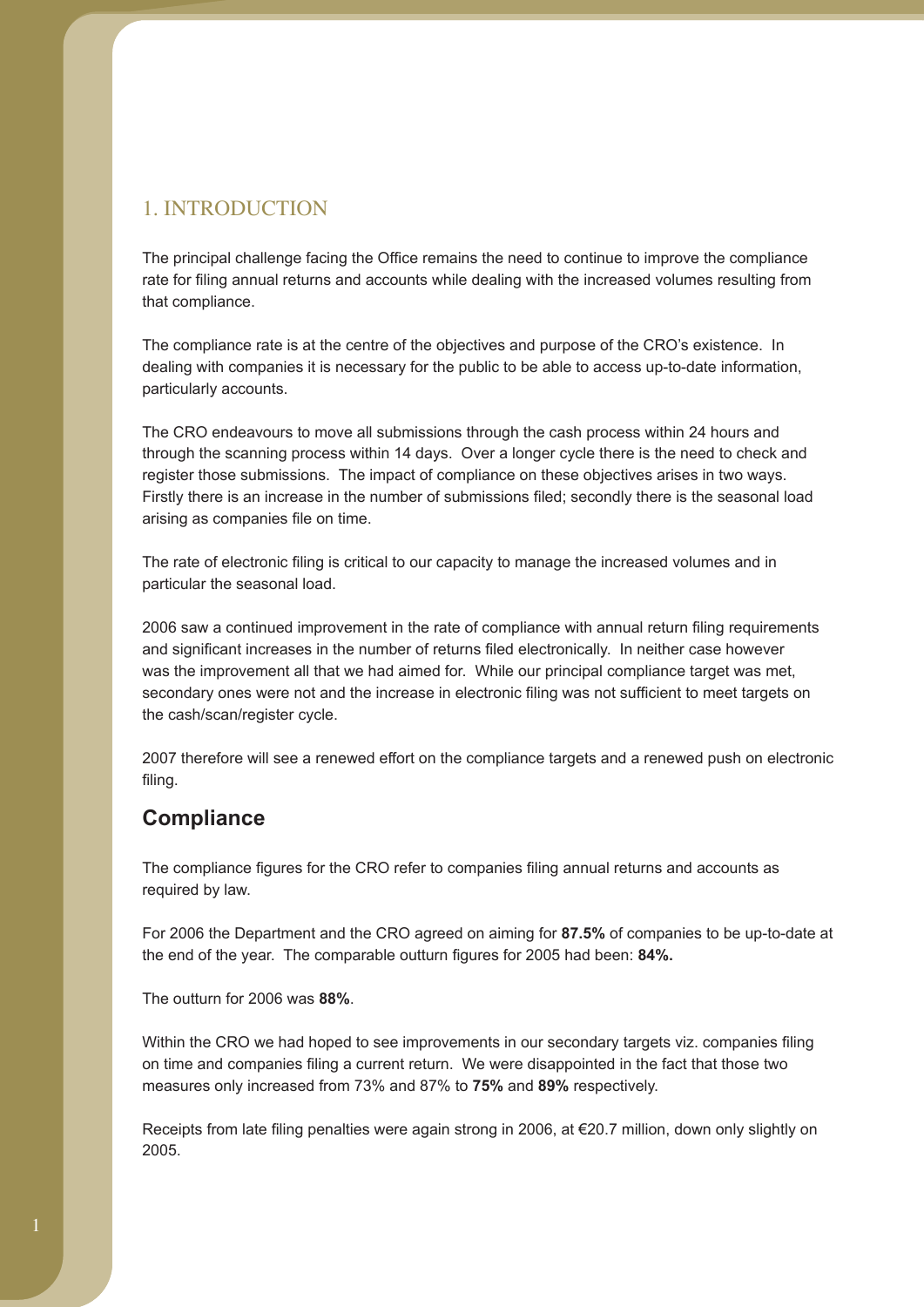### *Enforcement processes*

### **Prosecutions**

Difficulties arose at the end of 2005 which kept the number of company and director prosecutions in 2006 lower than would otherwise be the case as pre-booked court days had to be cancelled. In two instances Justices of the District Court raised issues on CRO procedures viz. the summonses used by the Office and the jurisdiction of the Dublin District Court in prosecutions of companies with a registered office elsewhere than in Dublin. In both instances the procedures questioned had been in place for some time. Those issues have now been resolved.

Over the year, a total of 85 companies and 9 directors were convicted and fines amounting to €73,900 were imposed on companies and €9,200 on directors.

### **Section 371 Action**

The Office took its first action under section 371 of the Companies Act 1963 against a set of companies which were clients of a particular presenter with a higher proportion than any other presenter, of out-of-date companies. Under the procedure, the registrar seeks a high court order against target companies, compelling them to bring their filings up to date and to meet the costs of the action. Four such companies were brought to court and orders were awarded against three of them and their directors.

The procedures put in place for those cases will be deployed more extensively in 2007.

### **Strike-off**

#### **Involuntary strike-off**

5255 companies were struck off and dissolved for failure to file returns as required by the Companies Acts.

#### **Involuntary strike-off at request of Revenue Commissioners**

444 companies were struck off and dissolved under section 882 of the Consolidated Finance Acts.

#### **Voluntary strike-off**

3757 companies were struck off and dissolved at the request of the companies themselves.

### **Cases under Section 160 of the Companies Act 1990**

The Director of Corporate Enforcement has power to seek the disqualification of a person who had been a director of company involuntarily struck off the register for failure to file annual returns. The Director is particularly concerned about "phoenix" companies and companies that left debts behind. The CRO analyses the history of such persons and provides support information, by way of affidavit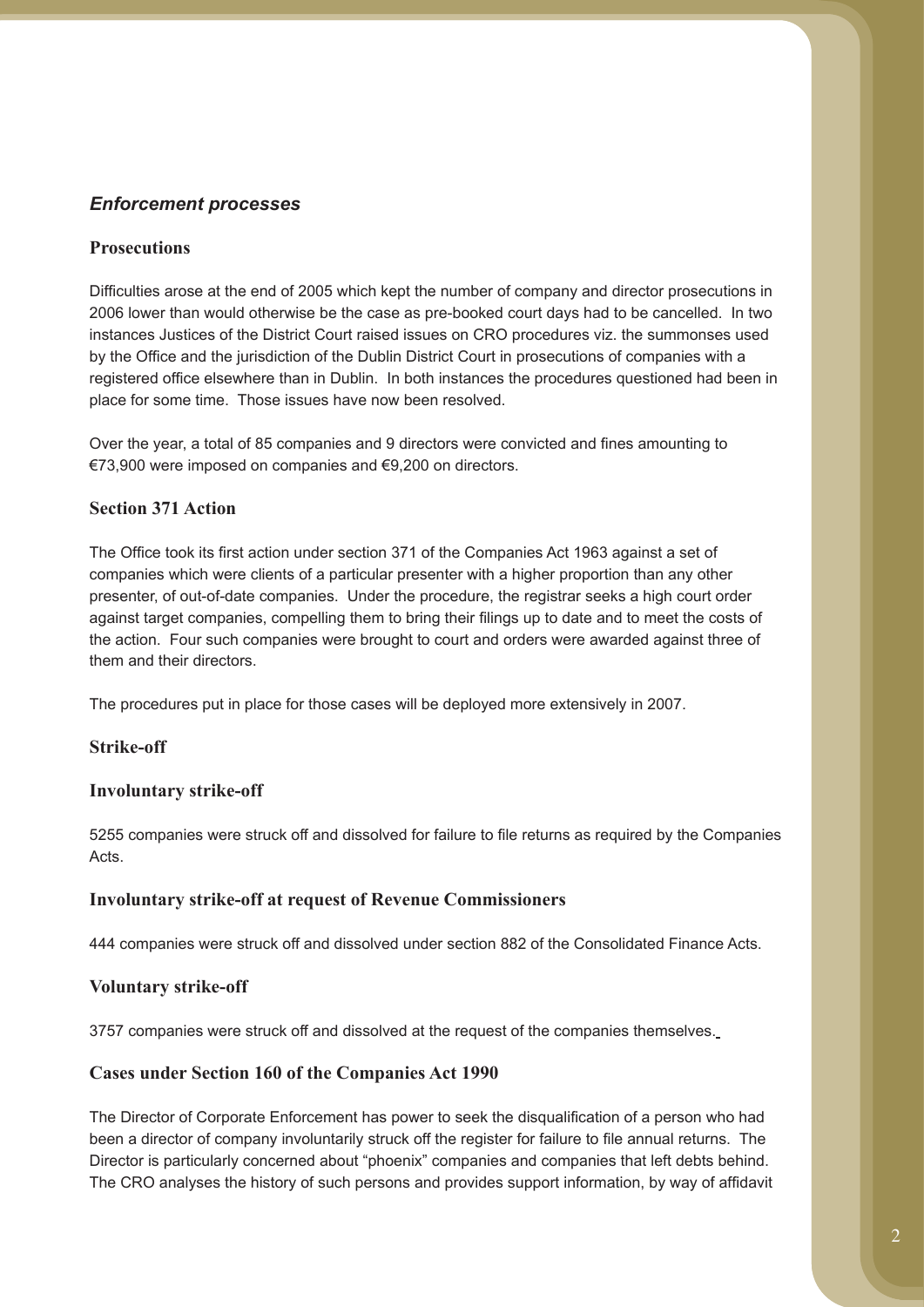and appropriate certificates, which enables the Director of Corporate Enforcement to take such cases. A number of disqualifications were secured by the Director in 2006.

#### **Writing to Directors**

There is always a seasonal drop in the number of companies up-to-date in October and there is a short period before the end of the year to correct that fall. Anticipating that fall, it appeared that the main target, on companies up-to-date at the end of the year, would be missed. We decided therefore to write to the directors of all companies that were out-of-date reminding them of the filing requirement. That letter issued in September.

It is clear from the following chart (and in particular the significant increase in the number of companies up-to-date shown by the blue arrow) that this corrective action had a significant effect.



**Figure 1: Percentage of companies up-to-date on various dates in 2005 and 2006** 

#### **Implications for 2007**

It is easier to develop strategies for dealing with companies that have gone out-of-date than it is to prevent them going out of date in the first place.

For 2007 however we must nonetheless re-focus our efforts on pressing companies to file on time and to avoid late filing penalties. Our experience also points to the benefit of increased contact with company directors.

Our business plan for 2007 will reflect those requirements.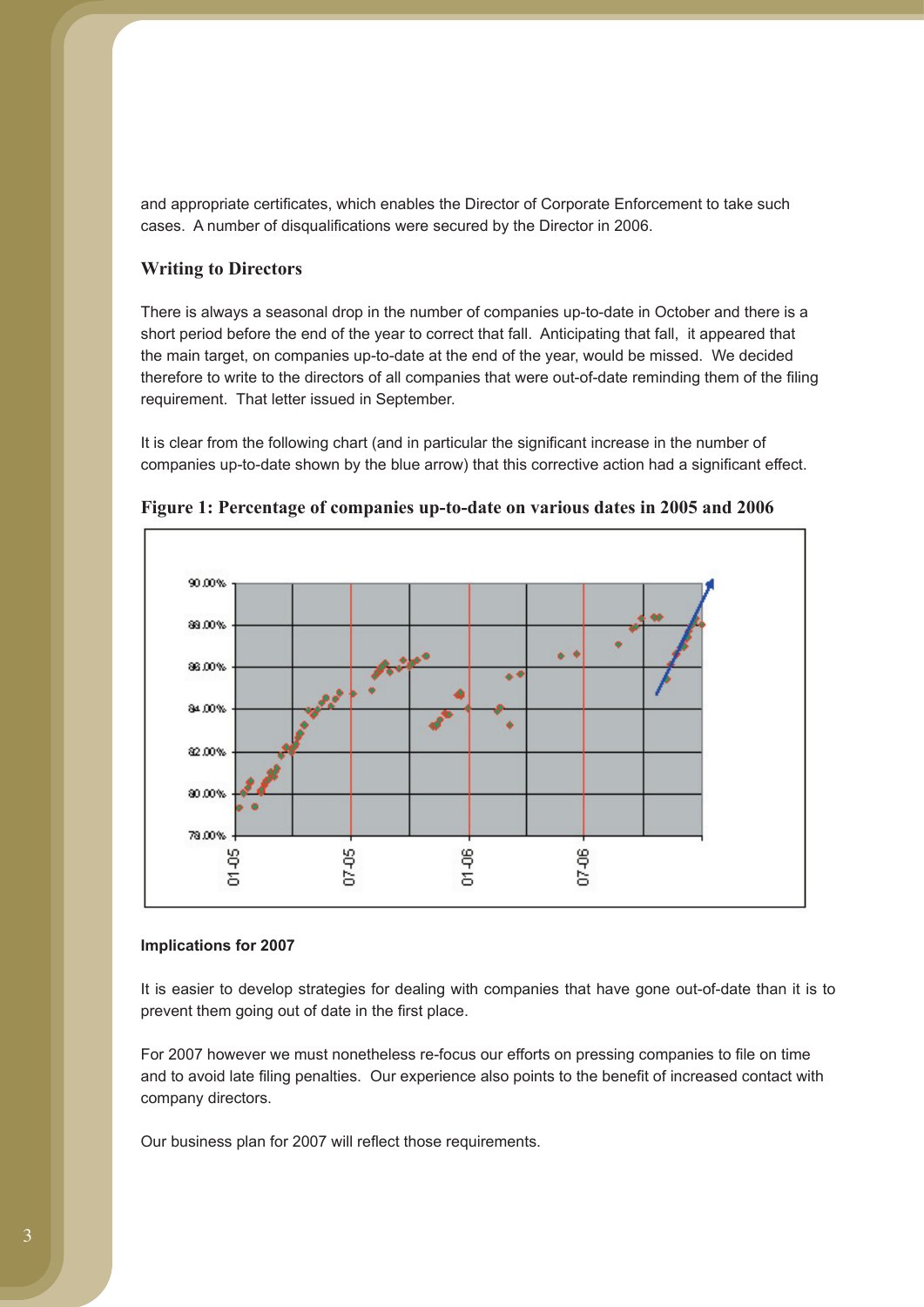# **Backlog Elimination**

We committed ourselves at the beginning of 2006 to making substantial inroads into the backlog of post-incorporation documents in particular annual returns. That did not happen.

With a view to improving the rate of checking of annual returns we continue to key up those returns so that they can be processed electronically. The existence of that data has opened up the possibility of creating the pre-filled annual return for completion on-line. That will in turn assist in removing the processing backlog. During 2007 it will be necessary to revisit our targets on the elimination of the backlog.

### **Processing of Current Post-Incorporation documents**

The registration of documents other than annual returns was kept up to date during the year and the preliminary processing of annual returns was also satisfactorily completed, particularly during the peak filing periods in January and October.

The scanning of documents was also achieved in good time.

# **Backfile Project**

The Office committed itself to beginning during 2006 a project to scan those pre-1990 live company documents which are available in paper form only, in preparation for the decentralization of the Office to Carlow. There are over 30,000 companies involved.

By end-year, necessary preliminary work, such as keying-up of the relevant card indexes and the selection of a contractor to undertake the project, was completed. The contract will be concluded in 2007.

## **Business Names**

The upward trend of recent years in registration of business name applications was again evident in 2006 when 26,610 new registrations took place, an increase of nearly 10% on 2005. The proportion of electronic applications is increasing constantly and now stands at 75%.

# **Cash Office**

The receipt of submissions through the cash system remains a critical output from the Office as delays in recording documents result in a diminution of customer service and impact on the enforcement process.

For 2006 we undertook to process all documents submitted by the public within the day and process all postal lodgements within three days of receipt at normal times and to clear them within seven days of receipt at peak times of the year whilst providing a reserve of staff to the Public Lodgements Office.

The Lodgements Office, with assistance from other areas of the Office from time to time, continued to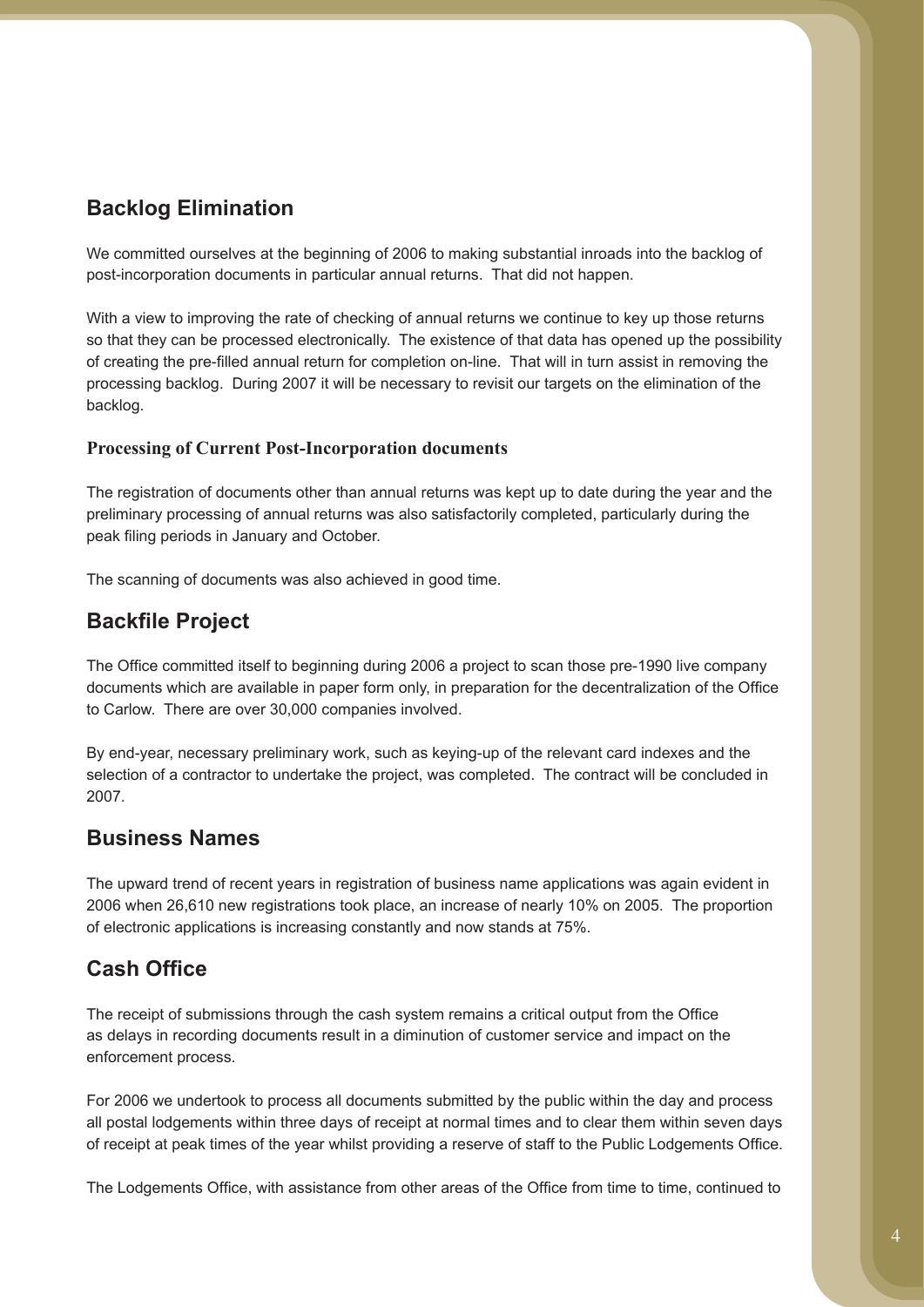deal with the seasonal peaks in a timely manner. No large backlogs were allowed to accumulate in 2006.

More than 55,000 submissions were received and processed through the cash system during the five-week period commencing 2 October 2006. A total of almost 395,000 submissions were received throughout the year.

We undertook to introduce credit/laser card facilities for personal callers by the end of 2006. This was not possible due to other commitments and will be revisited in 2007.

### **Bulk Data**

We achieved our objective of delivering data products to CRO customers in accordance with published delivery commitments.

### **Web Search facility**

We set a target for 2006 of 90% of searches carried out on line. More that 90% searches are now conducted online compared to 88% in December 2005. A credit/laser card facility for payment for online searches was introduced in August 2004 and about 44% of transactions are currently paid for by this method. Over 88% of duplicate certificates of incorporation are requested online.

### **System Downtime**

Our commitment was to ensure a rapid response to unplanned downtime.

Unplanned System downtime was minimal during the year. However, in December 2006 a security threat to our website was discovered. This required the website to be rebuilt from scratch and resulted in the website being unavailable for the week before Christmas. Company searches were still possible by visiting our public office or by post. The website has since been rebuilt with its security improved. Its security will continue to be improved by the CRO, the Department of Enterprise, Trade and Employment and Information Technology security experts. Additional monitoring equipment has also been added.

### **Disaster Recovery**

We undertook to have a trial run during 2006 of a complete transfer of IT systems to a replica system off-site.

The image storage facility and the database have been replicated and moved off-site. Work is ongoing on the replication of the all other essential applications. It was anticipated that this work would be completed in 2006 and all replicas moved off-site and that a mock-up of a disaster recovery could be conducted. A relatively new technology had been identified which might prove more cost effective than what was planned. This technology was reviewed and implemented during 2006 and the replication of all other applications has commenced.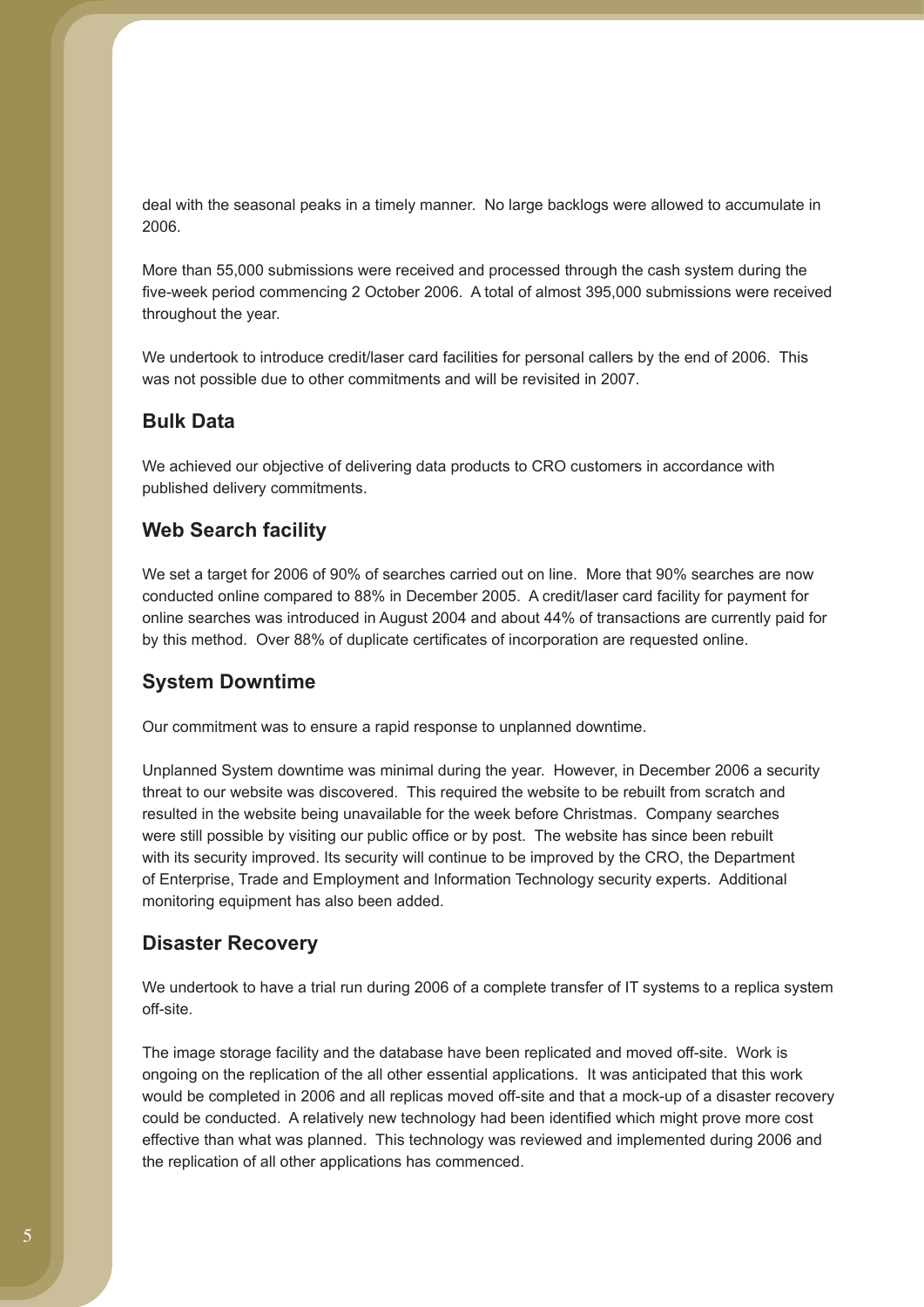### **E Filing**

CRO's principal means of dealing with the increased volumes of registration resulting from greater compliance is the automation of its processes. The outsourced key-up of annual return data has largely automated the registration process for these forms. Into the future this outsourcing will be replaced by enabling and encouraging the presenters to key up the data and file the returns online.

We committed to making the pre-filled annual return available on the web during 2006.

The online pre-filled annual return was made available to a selected audience in July 2006. It was released, without any publicity, in December 2006 and is currently available to anyone using our web online filing facility. Consumer satisfaction has been tested and feedback has been mainly positive. By the end of January 2007 almost 500 annual returns had been filed using this facility by almost 60 different presenters.

Currently, a considerable amount of automation is enabled by the electronic filing of the annual return, changes of address, directors/secretary details and business name particulars and the registration of business names.

During 2006 the take-up of e-filing continued to increase. The following shows the increase in the take-up of e-filing since 2003:

|                                    | 2003  | 2004  | 2005  | 2006  |
|------------------------------------|-------|-------|-------|-------|
| B10 change in director/secretary   | 16.9% | 28.7% | 43.6% | 46.9% |
| <b>B1 Annual Return</b>            | 1.1%  | 4.2%  | 5.4%  | 9.3%  |
| B2 change in Registered Office     | 20.2% | 36.0% | 46.8% | 56.4% |
| Bus Names Registration and changes | 9.2%  | 26.5% | 44.1% | 65.9% |
| <b>Others</b>                      | n/a   | n/a   | n/a   | 18.8% |

### **Information Unit**

Over 160,000 calls were received during 2006 i.e. an average of 3,125 calls per week. This equates to a slight increase in the number of calls received in 2006 as compared to 2005 figures. Over 12,724 e-mails were answered, 3% up on e-mails answered in 2005. In total 98% of e-mails were replied to within 8 hours of receipt.

The CRO is encouraging its customers to e-mail their queries to the office instead of phoning, where the information unit will endeavour to reply to their questions that same day.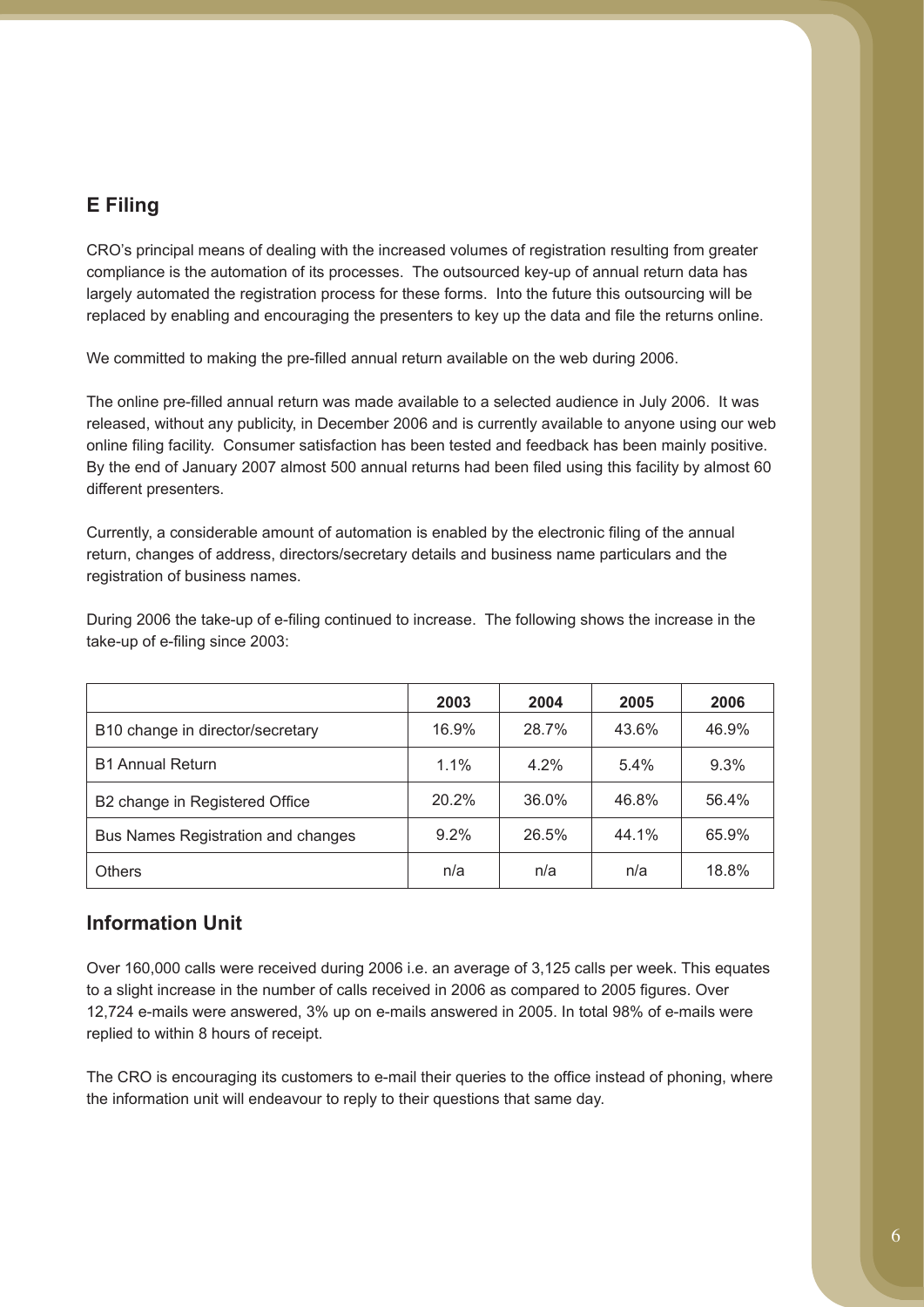# APPENDIX 1 DETAILED STATISTICS

# Make up of Register and Activity on the Register

### Make up of register of companies at end 2006

|                        | 2005    | $\%$                     | 2006    | $\%$  |
|------------------------|---------|--------------------------|---------|-------|
| <b>Private Limited</b> | 140,194 | 87.23                    | 148,643 | 87.06 |
| <b>Public Limited</b>  | 1,286   | 0.8                      | 1,561   | 0.91  |
| Unlimited              | 3,091   | 1.92                     | 3,145   | 1.84  |
| Guarantee              | 12,589  | 7.83                     | 13,694  | 8.02  |
| External               | 3,532   | 2.19                     | 3,658   | 2.14  |
| <b>EEIG</b>            | 15      | $\overline{\phantom{a}}$ | 18      | -     |
| Total                  | 160,707 |                          | 170,719 |       |

*Note : this table excludes companies in the course of liquidation* 

### Activity on the register of companies in 2006

|                                            | 2005     | 2006      | $\% +/-$ |
|--------------------------------------------|----------|-----------|----------|
| <b>Total New Companies Registered</b>      | 17,234   | 19,190    | $+11.35$ |
| of which                                   |          |           |          |
| Private limited                            | 15,446   | 17,327    | $+12.18$ |
| <b>Public Limited</b>                      | 250      | 359       | $+43.6$  |
| Unlimited                                  | 172      | 115       | $-33.14$ |
| Guarantee                                  | 1,338    | 1,346     | $+0.6$   |
|                                            |          |           |          |
| Restorations                               |          |           |          |
| By Companies within one year of strike off | 474      | 749       | $+58.02$ |
| By the High Court or Circuit Court         | 199      | 205       | $+3.02$  |
|                                            |          |           |          |
| Companies Dissolved                        | 14,643   | 10,140    | $-30.75$ |
|                                            |          |           |          |
| Net Change                                 | $+3,264$ | $+10,004$ |          |

| Total number of new companies incorporated in 2006:         | 19.190 |
|-------------------------------------------------------------|--------|
| Total number of companies dissolved during 2006:            | 10.140 |
| Total number of companies restored to the register in 2006: | 954    |
| Number of single member companies on register:              | 31.287 |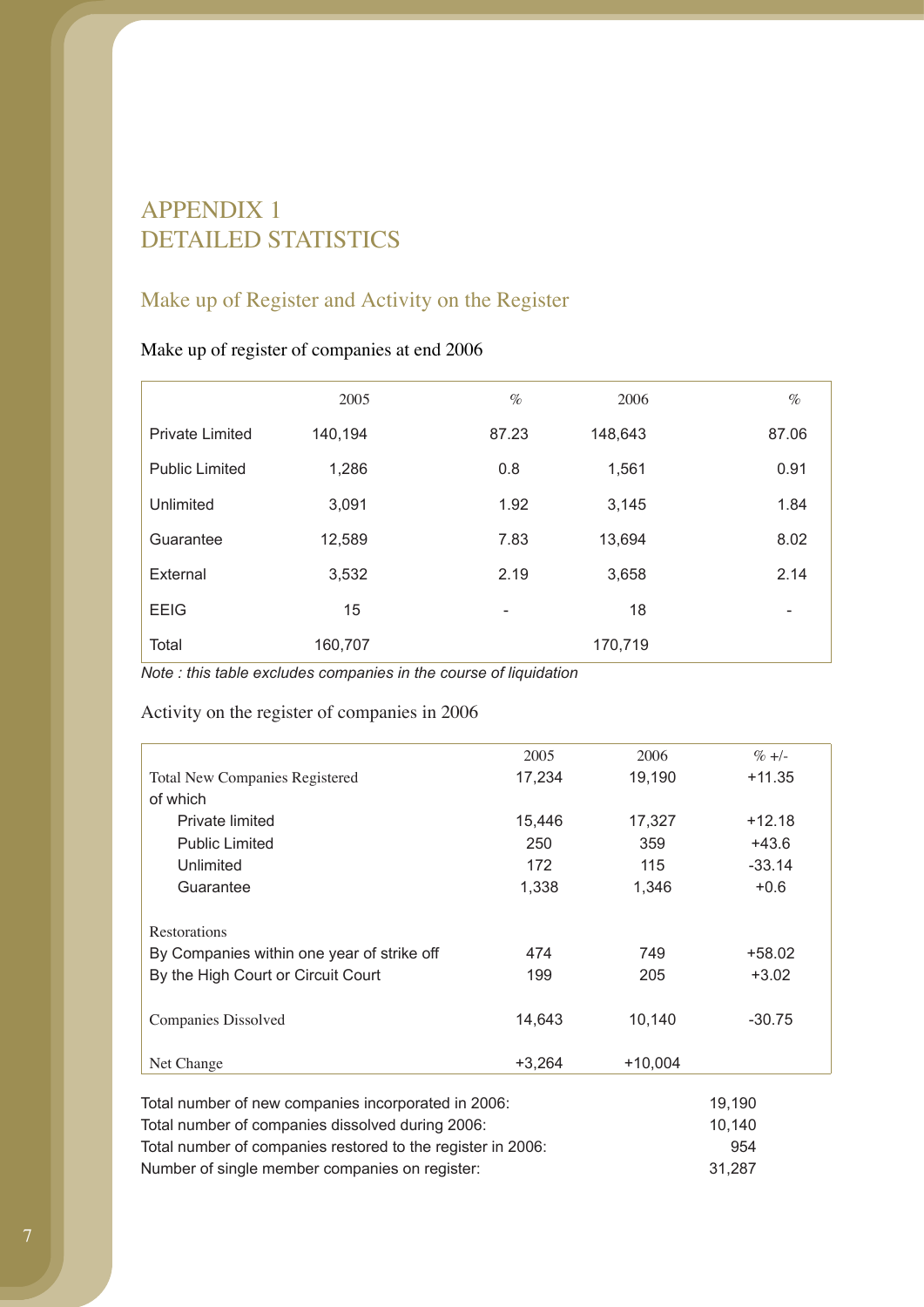## Restoration of Companies to the Register

Section 311(8) and section 311A of the Companies Act, 1963, and section 12B.(3) and section 12C of the Companies (Amendment) Act, 1982 provide for the restoration of a dissolved company to the Register of companies. A company may be restored to the Register by application to the:

- High Court before twenty years have elapsed from the date of dissolution;
- Circuit Court before twenty years have elapsed from the date of dissolution, where the applicant is a creditor;
- Registrar of Companies before twelve months have elapsed from the date of dissolution, where the application is made by or on behalf of the company.

| Year | Companies Restored to the Register | Companies on the Register | $\%$ |
|------|------------------------------------|---------------------------|------|
| 2001 | 2,730                              | 146,338                   | 1.9  |
| 2002 | 618                                | 154,242                   | 0.4  |
| 2003 | 296                                | 148,303                   | 0.2  |
| 2004 | 729                                | 157,502                   | 0.5  |
| 2005 | 673                                | 160,707                   | 0.4  |
| 2006 | 954                                | 170,719                   | 0.6  |

## External Register

Companies on external register at 31 December 2006:

|                            | 2005  | 2006  |
|----------------------------|-------|-------|
| Branches (EU)              | 1,062 | 1,114 |
| Branches (Non-EU)          | 222   | 261   |
| Place of business          | 2,234 | 2,281 |
| Total on external register | 3,518 | 3,656 |

### Changes of Company Name

During 2006 a total of 2,102 company changes of name were approved. This figure includes companies which were directed to change name under Section 23 (2) of the Companies Act 1963. In 2005 there were 1,817 changes in company name and 2,130 in 2004.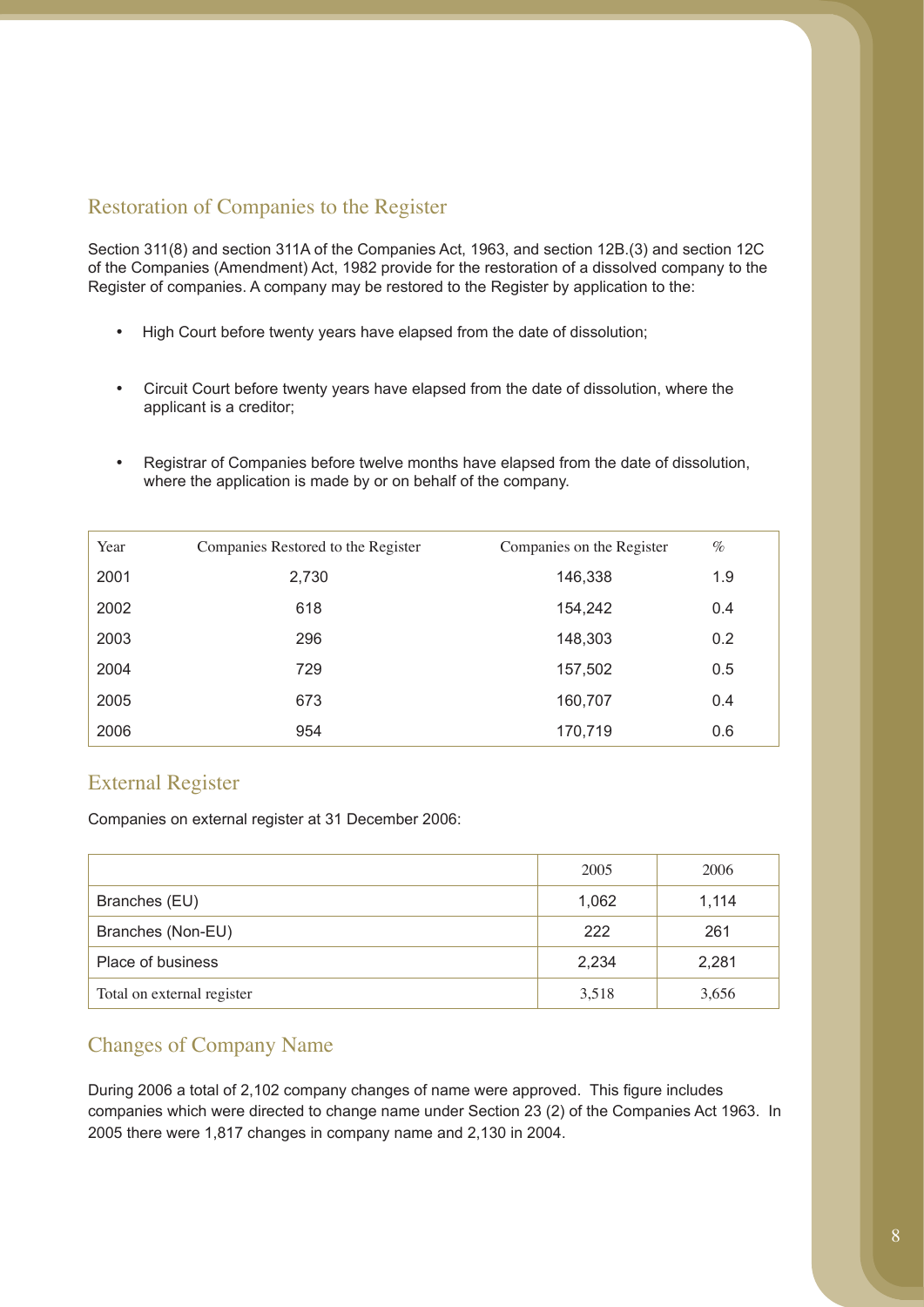### Permission To Omit "Limited"

In 2006 the following associations/companies were granted permission to omit "Limited" from their names:

ABBEY THEATRE AMHARCLANN NA MAINISTREACH CHRISTIAN AID IRELAND CLONARD AREA DEVELOPMENT ASSOCIATION CODIT CORK CITY & COUNTY PROFESSIONAL TAXI DRIVERS FEDERATION DAUGHTERS OF CHARITY CHILD AND FAMILY SERVICE DONABATE PARISH COUNCIL FEDERATION OF IRISH DISTRIBUTIVE TRADES (F.I.D.T) GEORGIA TECH IRELAND IRELAND ROMANIA CULTURAL FOUNDATION IRISH SOCIETY FOR CHRISTIAN CIVILISATION IRISH UNIVERSITIES QUALITY BOARD JUST SPORT IRELAND KILLORGLIN COMMUNITY COUNCIL KIMMAGE DEVELOPMENT STUDIES CENTRE LINK COMMUNITY DEVELOPMENT MID WEST SIMON COMMUNITY MOLDOVA VISION OPEN EDUCATION, RESEARCH AND TRAINING RIGHT TO SIGHT SEED ART-SCIENCE PROJECTS SERVE IN SOLIDARITY IRELAND SUPPORT AFTER CRIME SERVICES THE CAROLINE THOMAS FOUNDATION TRUST THE IRISH ASSOCIATION FOR COGNITIVE ANALYTIC THERAPY LIMITED THE IRISH SOCIETY FOR GENE AND CELL THERAPY THE IRISH SOCIETY OF GASTROENTEROLOGY THE MEDIATORS' INSTITUTE OF IRELAND THE NATIONAL GREY PARTRIDGE CONSERVATION PROJECT THE PRIORY INSTITUTE THE REDEEMED CHRISTIAN CHURCH OF GOD (CITY OF DAVID) THE REDEEMED CHRISTIAN CHURCH OF GOD (FOUNTAIN OF LOVE INTERNATIONAL) THE REDEEMED CHRISTIAN CHURCH OF GOD (THE LORD REIGNS) **TRAIDLINKS**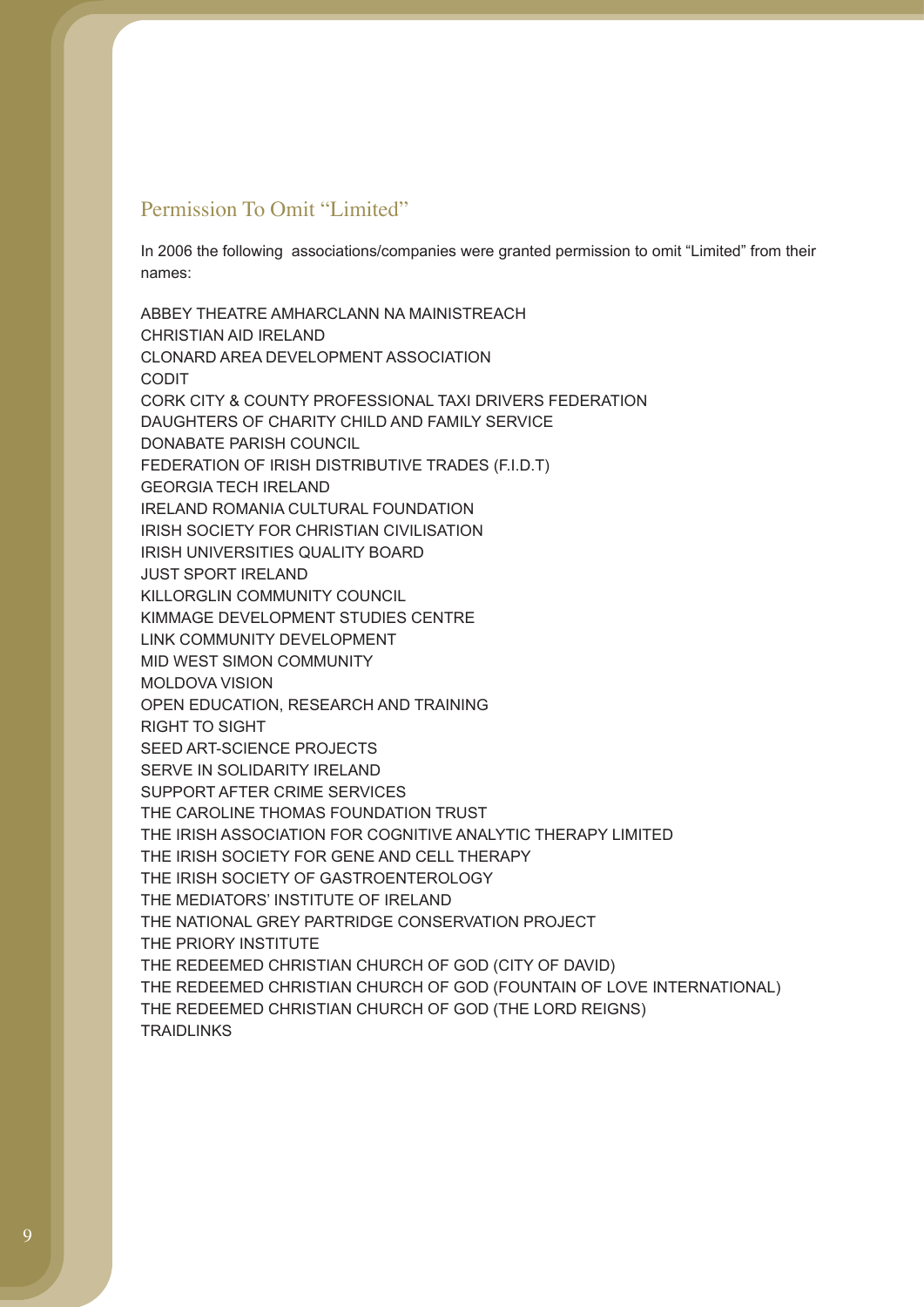# Enforcement Activities for 2006

### Strike Off Process

| Companies dissolved (struck off for failure to file returns)                              | 5,255 |
|-------------------------------------------------------------------------------------------|-------|
| Companies dissolved under Section 882 of Consolidated Finance Acts (Revenue<br>Strikeoff) | 444   |
| Companies dissolved (voluntary strike off)                                                | 3.757 |

# Company Prosecutions

| Number of companies prosecuted | 111     |
|--------------------------------|---------|
| Number of companies convicted  | 85      |
| Total amount of fines imposed  | €73,868 |
| Average fine imposed           | €869.03 |

### Directors Prosecutions

| Number of directors prosecuted | 36       |
|--------------------------------|----------|
| Number of directors convicted  | 9        |
| Total amount of fines imposed  | €9,204   |
| Average fine imposed           | €1,022.6 |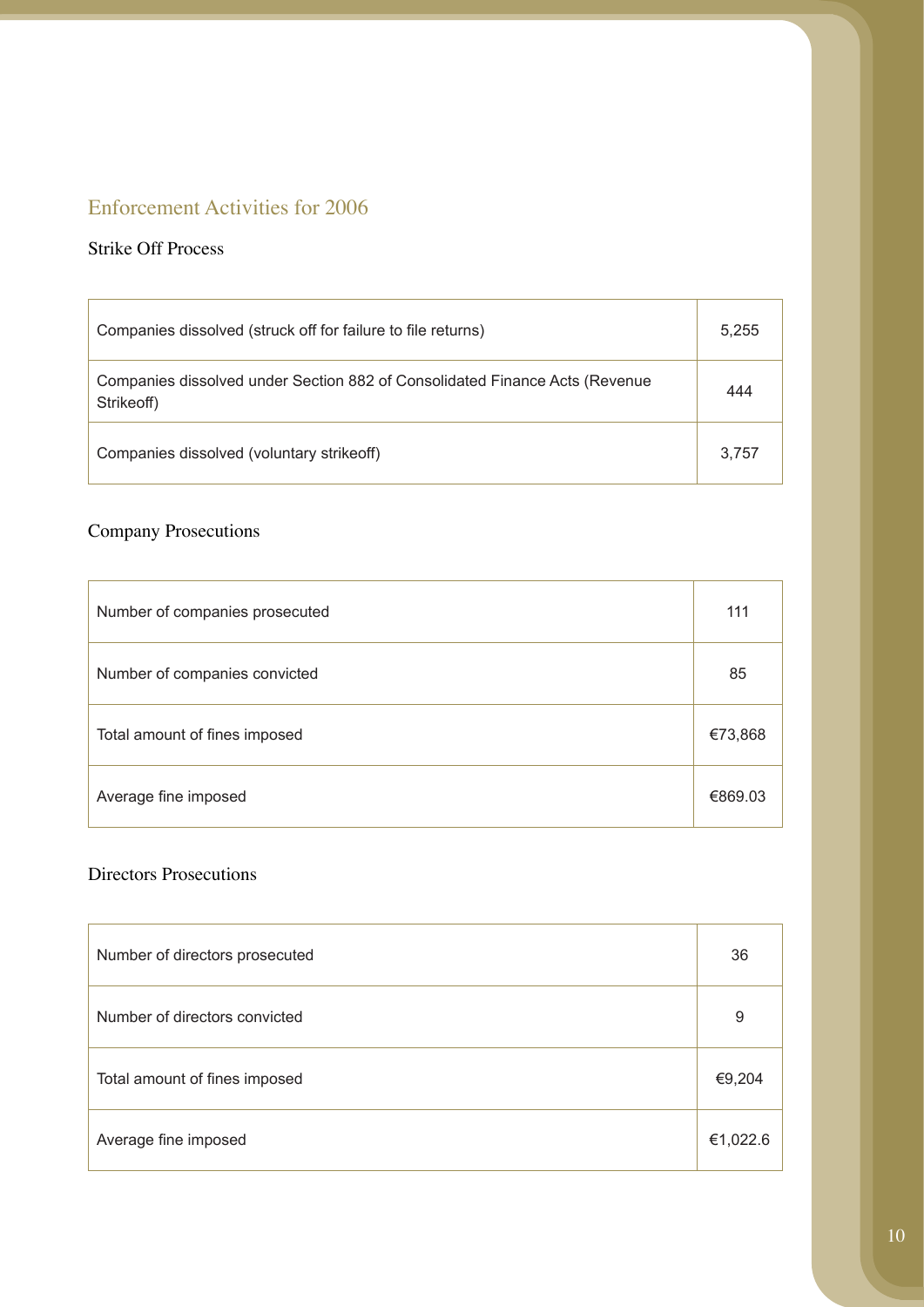# Solvency

# Examinership notifications received

|                                                              | 2004 | 2005 | 2006 |
|--------------------------------------------------------------|------|------|------|
| Application to the court for the appointment of an examiner: | 6    | 6    | 9    |
| Court order appointing an examiner :                         | 6    | 4    | 3    |
| Court order confirming scheme of arrangements :              | 5    | 5    | 0    |
| Court order amending scheme of arrangements :                | None | None | 2    |
| Court order ceasing protection from the court:               | None | None | None |
| Examinerships in force at year end :                         | 1    | None | None |

### Examinership

Three companies went into examinership in 2006. By year end, the three had returned to normal status. No companies were in examinership at the end of 2006.

### Receiverships

|                                                              | 2005 | 2006 |
|--------------------------------------------------------------|------|------|
| Number of companies in receivership at year end              | 335  | 250  |
| Number of companies which went into receivership during year |      |      |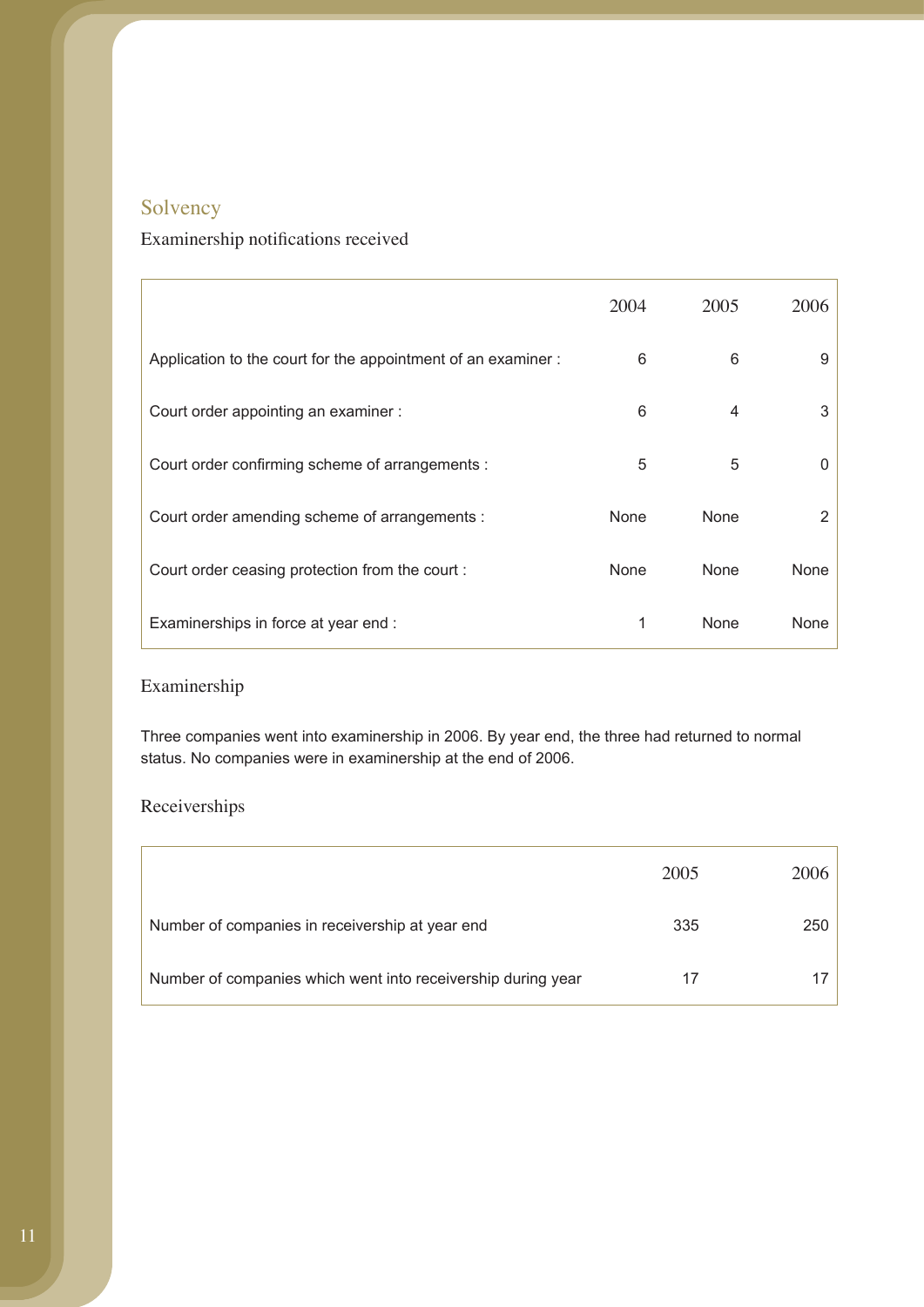### Liquidations by type notified to CRO

|                            | 2005  | 2006  |
|----------------------------|-------|-------|
| <b>Members Voluntary</b>   | 868   | 931   |
| <b>Creditors Voluntary</b> | 300   | 323   |
| <b>Court Liquidations</b>  | 49    | 31    |
| Total                      | 1,217 | 1,285 |

### Companies in liquidation

| Year | Number in course of liquidation |
|------|---------------------------------|
| 1998 | 5,384                           |
| 1999 | 5,604                           |
| 2000 | 5,206                           |
| 2001 | 4,506                           |
| 2002 | 4,100                           |
| 2003 | 3,989                           |
| 2004 | 3,929                           |
| 2005 | 3,746                           |
| 2006 | 4,026                           |

Review of receiverships/liquidations

The Receivership register was updated in 2006 which resulted in a drop in the number of companies in Recevership at year end to 250 from 335 the previous year.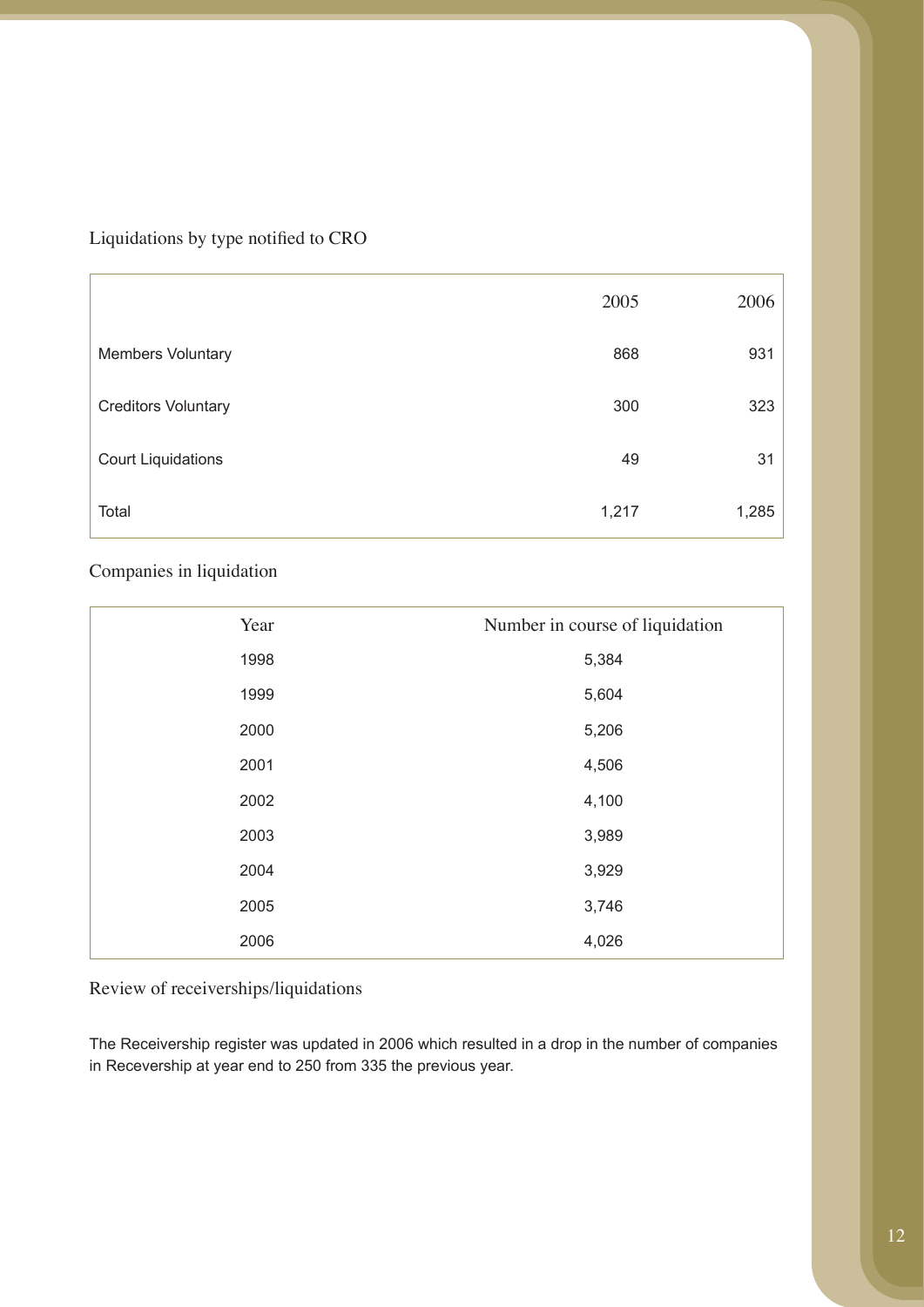# Notifications That Proper Books Were Not Kept

In accordance with the provisions of section 194 of the Companies Act 1990, the Registrar received notices in respect of the following companies during 2006 :

| Company Name                           | Company Number |
|----------------------------------------|----------------|
| <b>BODENPARK LIMITED</b>               | 305142         |
| CANDWOOD COMPANY LIMITED               | 128557         |
| CARNOL DEVELOPMENTS LIMITED            | 358449         |
| CEDAR HOUSE MANAGEMENT COMPANY LIMITED | 148922         |
| CHURCHWOOD BUILDERS LIMITED            | 141486         |
| <b>GEORGIAN ANTIQUES LIMITED</b>       | 295671         |
| JAMES JOHNSTON & SONS LIMITED          | 39891          |
| <b>JIM MCGEOWN LIMITED</b>             | 229790         |
| LYONS TAVERNS LIMITED                  | 302660         |
| MICHAEL MC LOUGHLIN (PHARMACY) LIMITED | 110906         |
| P. BOLAND LIMITED                      | 24738          |
| PARTENAY LIMITED                       | 304437         |
| <b>PASTA PRESTO LIMITED</b>            | 231103         |
| PORTWIN LIMITED                        | 278412         |
| <b>QUAIN OIL LIMITED</b>               | 351648         |
| SUNDRIVE PHARMACY LIMITED              | 74461          |
| TED-CAR LIMITED                        | 65943          |
| TEMPLE PLACE MANAGEMENT LIMITED        | 334844         |
| THIS 'N THAT ATHENRY LIMITED           | 336113         |
| THOMAS GEAR JEWELLERS LIMITED          | 207071         |
| <b>TRU GAS LIMITED</b>                 | 199291         |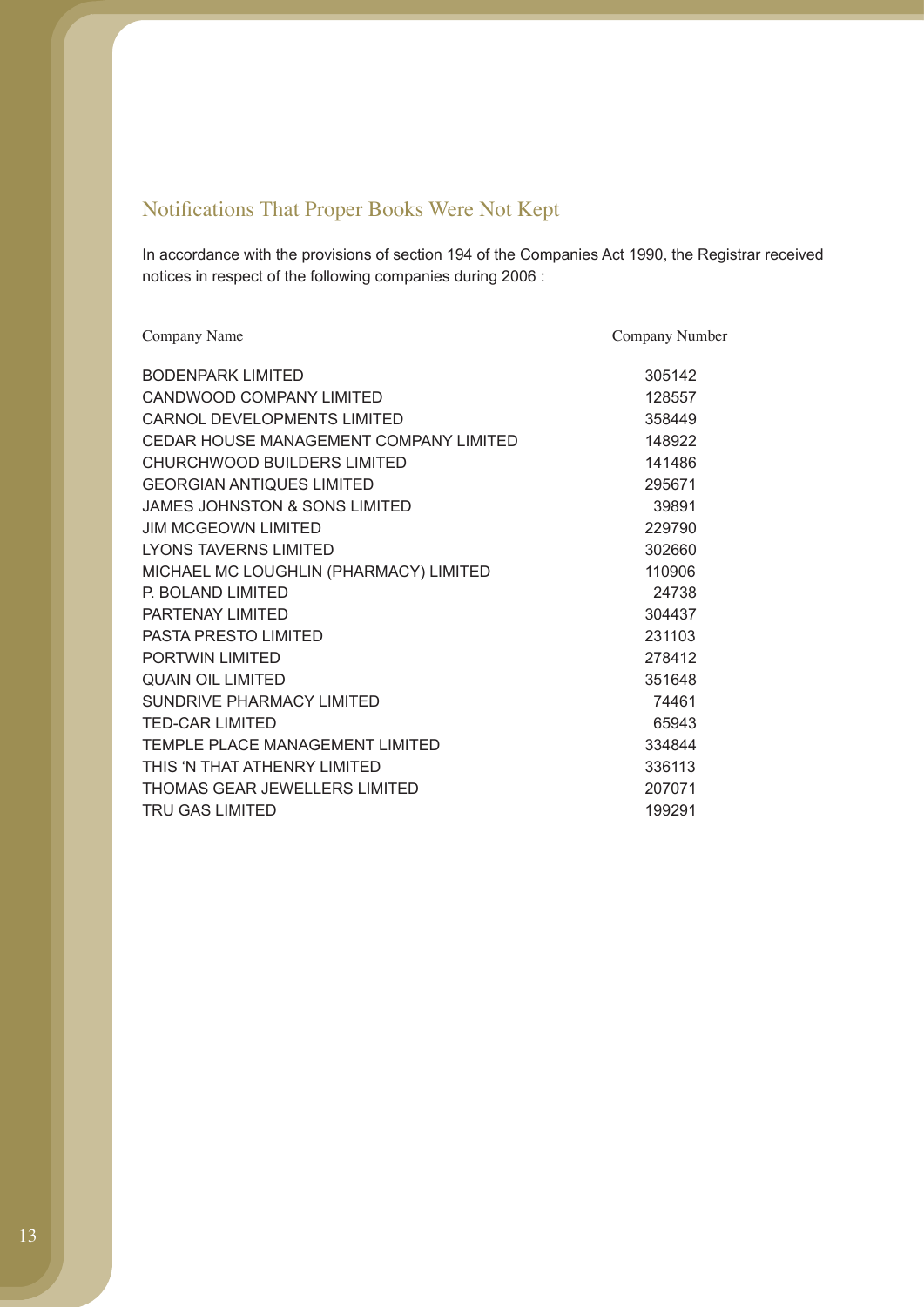### Registration of Prospectuses

#### Prospectuses

The Investment Funds, Companies and miscellaneous provisions Act 2005 and SI 324 /2005 which gave effect to the Prospectus Directive 2003/71/EC were enacted in June 2005. In succeeding years these will result in a reduction in the number of prospectuses received at the CRO.

All prospectuses over €2,500,000 require prior approval by IFSRA.

Only those relating to Irish registered companies may then be presented to the CRO for registration.

**Local offers** defined as such by being less than €2,500,000 whether for Irish or foreign registered companies should be presented to the CRO for registration.

New forms B18 & B18A have been created with ease of registration a priority.

Domestic Prospectuses over €2,500,000

217 companies registered in the state submitted prospectuses during the year. Prospectuses were registered by the following companies:

ABS GLOBAL FINANCE PUBLIC LIMITED COMPANY ACS AIRCRAFT FINANCE IRELAND PUBLIC LIMITED COMPANY ADAGIO II CLO PUBLIC LIMITED COMPANY ADAGIO III CLO PUBLIC LIMITED COMPANY AEGON GLOBAL INSTITUTIONAL MARKETS PUBLIC LIMITED COMPANY AER LINGUS GROUP PUBLIC LIMITED COMPANY AIB MORTGAGE BANK ALLIED IRISH BANKS PUBLIC LIMITED COMPANY ALPS CAPITAL II PUBLIC LIMITED COMPANY ALPSTAR CLO 1 PUBLIC LIMITED COMPANY AMETHYST STRUCTURED FINANCE PUBLIC LIMITED COMPANY ANGEL COURT CDO PUBLIC LIMITED COMPANY ANGLO IRISH BANK CORPORATION PUBLIC LIMITED COMPANY ANTHRACITE INVESTMENTS (IRELAND) PUBLIC LIMITED COMPANY APHEX CAPITAL PUBLIC LIMITED COMPANY ARGON CAPITAL PUBLIC LIMITED COMPANY ARIA CDO II (IRELAND) PUBLIC LIMITED COMPANY ASSET REBALANCING COMPANY PUBLIC LIMITED COMPANY ATHENEE CDO PUBLIC LIMITED COMPANY AVEBURY FINANCE CDO PUBLIC LIMITED COMPANY AVOCA CLO IV PUBLIC LIMITED COMPANY AVOCA CLO V PUBLIC LIMITED COMPANY AVOCA CLO VI PUBLIC LIMITED COMPANY BACCHUS 2006-1 PUBLIC LIMITED COMPANY BACCHUS 2006-2 PUBLIC LIMITED COMPANY BANESTO FINANCIAL PRODUCTS PUBLIC LIMITED COMPANY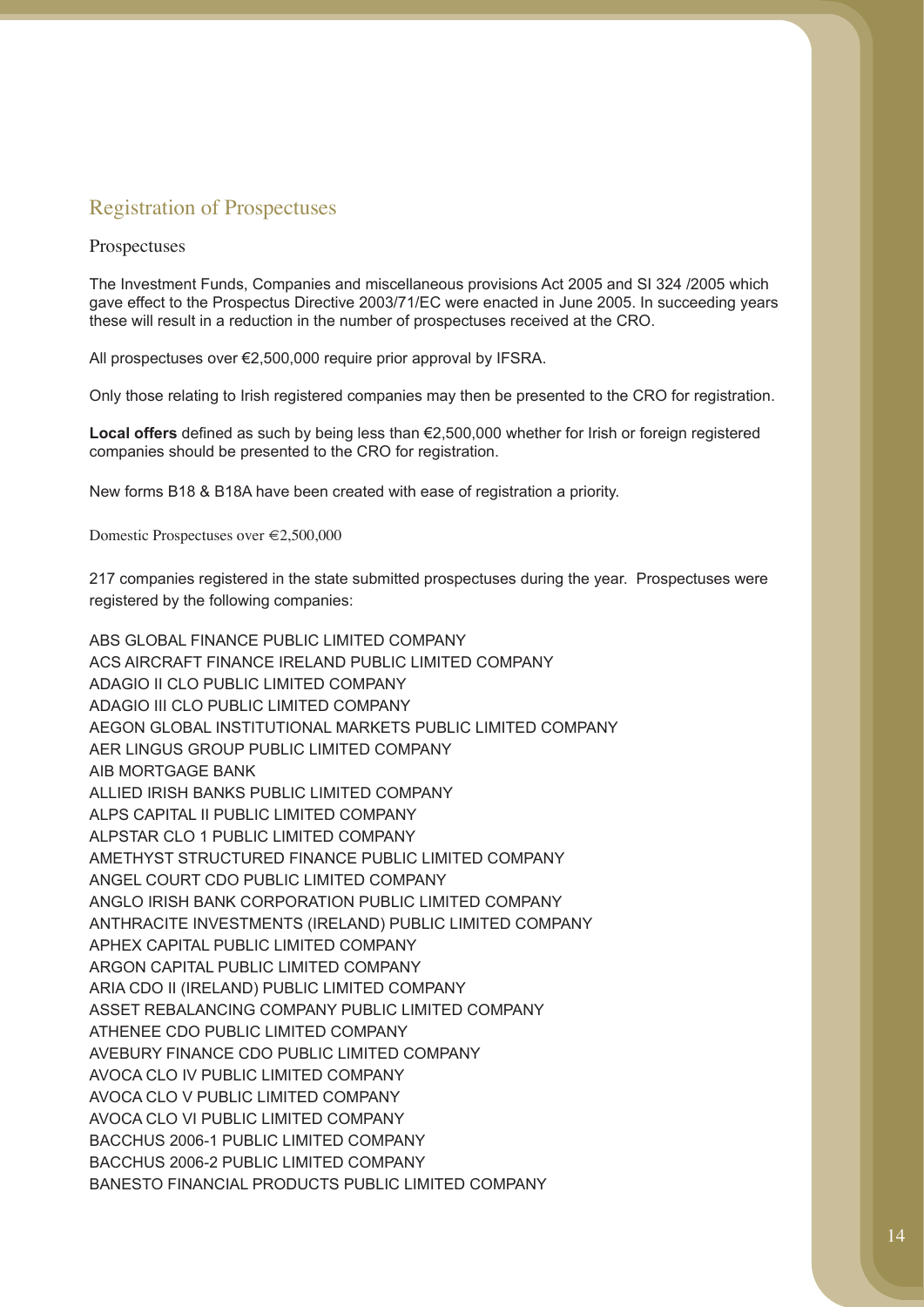BANK OF IRELAND MORTGAGE BANK BARBICAN INVESTMENTS PUBLIC LIMITED COMPANY BEECHWOOD STRUCTURED FINANCE PUBLIC LIMITED COMPANY BELO PUBLIC LIMITED COMPANY BLACKROCK SENIOR INCOME SERIES III PUBLIC LIMITED COMPANY BROOKFIELDS CAPITAL PUBLIC LIMITED COMPANY BSPB FINANCE PUBLIC LIMITED COMPANY CARNEROS III PUBLIC LIMITED COMPANY CAVENDISH SQUARE FUNDING PUBLIC LIMITED COMPANY CEDO PUBLIC LIMITED COMPANY CELF EUROPE CREDIT PARTNERS PUBLIC LIMITED COMPANY CELTIC RESIDENTIAL IRISH MORTGAGE SECURITISATION NO. 10 PUBLIC LIMITED COMPANY CELTIC RESIDENTIAL IRISH MORTGAGE SECURITISATION NO.11 PUBLIC LIMITED COMPANY CENTAURUS (ECLIPSE 2005 -3) PUBLIC LIMITED COMPANY CHEYNE CREDIT SPI (IRELAND) PUBLIC LIMITED COMPANY CHEYNE FINANCE PUBLIC LIMITED COMPANY CITRINE FINANCE PUBLIC LIMITED COMPANY CLOVERIE PUBLIC LIMITED COMPANY COCO FINANCE 2006 - 1 PUBLIC LIMITED COMPANY COLTRANE CLO PUBLIC LIMITED COMPANY CONFLUENT SENIOR LOANS OPPORTUNITIES PUBLIC LIMITED COMPANY CORIOLANUS LIMITED CORNERSTONE TITAN 2006-1 PUBLIC LIMITED COMPANY CORSAIR FINANCE (IRELAND) LIMITED CORSAIR FINANCE (IRELAND) NO. 6 LIMITED CORSAIR FINANCE (IRELAND) NO.2 LIMITED CORTEX FINANCE PUBLIC LIMITED COMPANY CREDIT-LINKED ENHANCED ASSET REPACKAGINGS (C.L.E.A.R.) PUBLIC LIMITED COMPANY DA VINCI SYNTHETIC PUBLIC LIMITED COMPANY DALI CAPITAL PUBLIC LIMITED COMPANY DANUBE DELTA PUBLIC LIMITED COMPANY DECO 10-PAN EUROPE 4 PUBLIC LIMITED COMPANY DECO 7 - PAN EUROPE 2 PUBLIC LIMITED COMPANY DECO 9 - PAN EUROPE 3 PUBLIC LIMITED COMPANY DEPFA ACS BANK DEPFA BANK PUBLIC LIMITED COMPANY DIAMOND FINANCE PUBLIC LIMITED COMPANY DOVEDALE FINANCE NO. 1 PUBLIC LIMITED COMPANY DRAWBRIDGE GM (IRELAND) LIMITED DRYDEN IX-SENIOR LOAN FUND 2005 PUBLIC LIMITED COMPANY DRYDEN X -EURO CLO 2005 PUBLIC LIMITED COMPANY DRYDEN XIV -EURO CLO 2006 PUBLIC LIMITED COMPANY EATON VANCE CDO VII PUBLIC LIMITED COMPANY EIRLES THREE LIMITED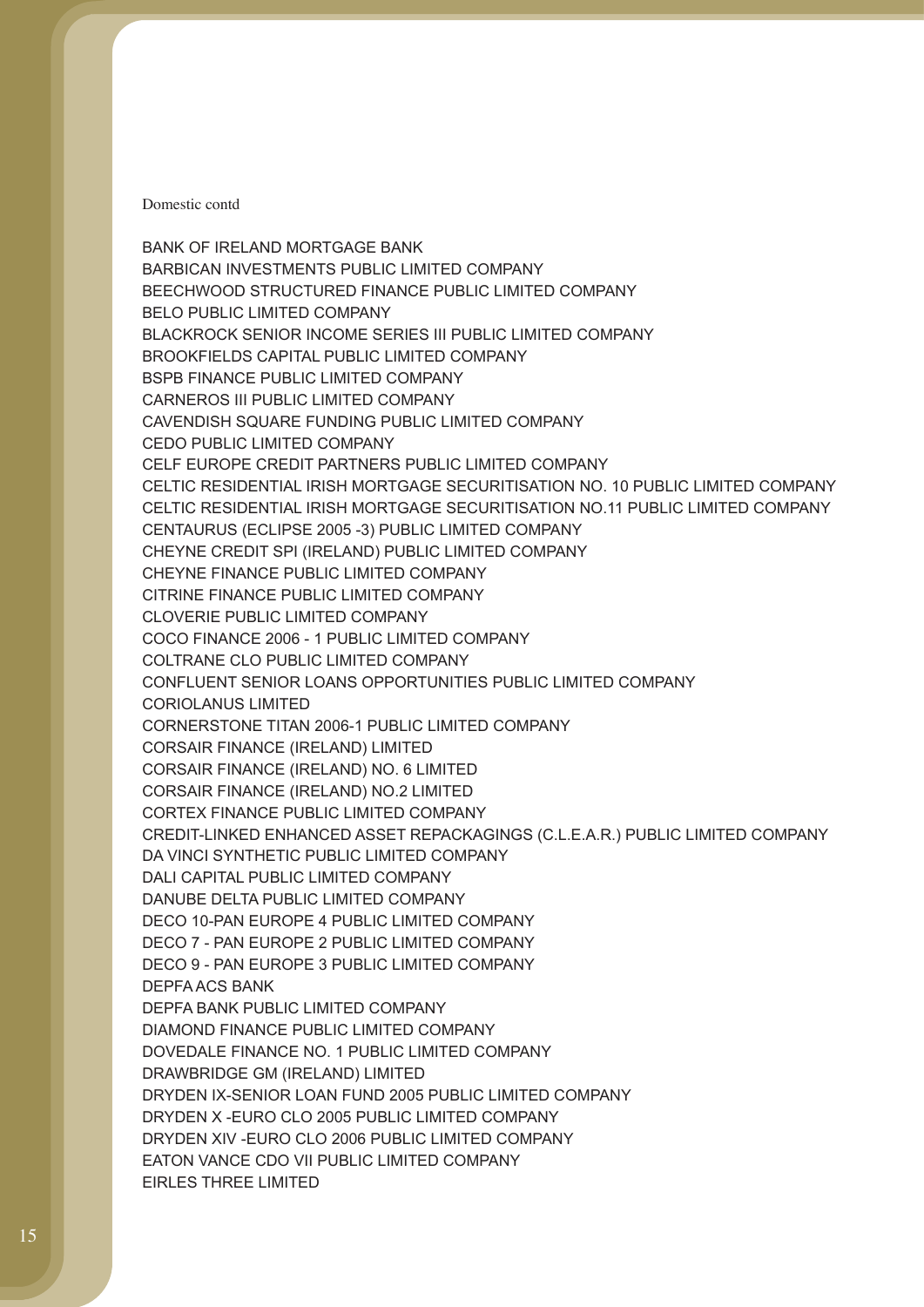EIRLES TWO LIMITED ELAN FINANCE PUBLIC LIMITED COMPANY ELVA FUNDING PUBLIC LIMITED COMPANY EMERALD MORTGAGES NO. 4 PUBLIC LIMITED COMPANY EMPYREAN FINANCE (IRELAND) NO. 1 LIMITED EMPYREAN FINANCE (IRELAND) PUBLIC LIMITED COMPANY EPERON FINANCE PUBLIC LIMITED COMPANY EPIC (AYTON ) PUBLIC LIMITED COMPANY EPIC (BRODIE) PUBLIC LIMITED COMPANY EPIC (INDUSTRIOUS) PUBLIC LIMITED COMPANY ESPACCIO SECURITIES PUBLIC LIMITED COMPANY ESPIRITO SANTO INVESTMENT PUBLIC LIMITED COMPANY EURO EPICS I PUBLIC LIMITED COMPANY EUROCASTLE CDO II PUBLIC LIMITED COMPANY EUROCASTLE CDO III PUBLIC LIMITED COMPANY EUROCREDIT CDO V PUBLIC LIMITED COMPANY EUROCREDIT OPPORTUNITIES I PUBLIC LIMITED COMPANY EUROPEAN PROPERTY CAPITAL 4 PUBLIC LIMITED COMPANY FLEET STREET FINANCE TWO PUBLIC LIMITED COMPANY FRESHWATER FINANCE PUBLIC LIMITED COMPANY GERMAN POSTAL PENSIONS SECURITISATION 2 PUBLIC LIMITED COMPANY GERMAN RESIDENTIAL ASSET NOTE DISTRIBUTOR PUBLIC LIMITED COMPANY GERMAN RESIDENTIAL FUNDING PUBLIC LIMITED COMPANY GREENSTREET STRUCTURED FINANCIAL PRODUCTS PUBLIC LIMITED COMPANY HALYARD CDO I PUBLIC LIMITED COMPANY HARVEST CLO III PUBLIC LIMITED COMPANY HARVEST CLO IV PUBLIC LIMITED COMPANY HELABA INTERNATIONAL FINANCE PUBLIC LIMITED COMPANY IBOND SECURITIES PUBLIC LIMITED COMPANY IONIA CAPITAL PUBLIC LIMITED COMPANY IRIS SPV PUBLIC LIMITED COMPANY IXION PUBLIC LIMITED COMPANY JAZZ III CDO (IRELAND) PUBLIC LIMITED COMPANY KATALIS LIMITED KC CLO II PUBLIC LIMITED COMPANY KESTREL FUNDING PUBLIC LIMITED COMPANY KHEOPS CDO I (IRELAND) PUBLIC LIMITED COMPANY LANSDOWNE MORTGAGE SECURITIES NO 2 PUBLIC LIMITED COMPANY LANSDOWNE MORTGAGE SECURITIES NO. 1 PUBLIC LIMITED COMPANY LEGAL & GENERAL PROTECTED INVESTMENTS PUBLIC LIMITED COMPANY LEVANTO PUBLIC LIMITED COMPANY LIBRETTO CAPITAL PUBLIC LIMITED COMPANY LOCKWOOD FINANCE PUBLIC LIMITED COMPANY LTR FINANCE NO. 6 PUBLIC LIMITED COMPANY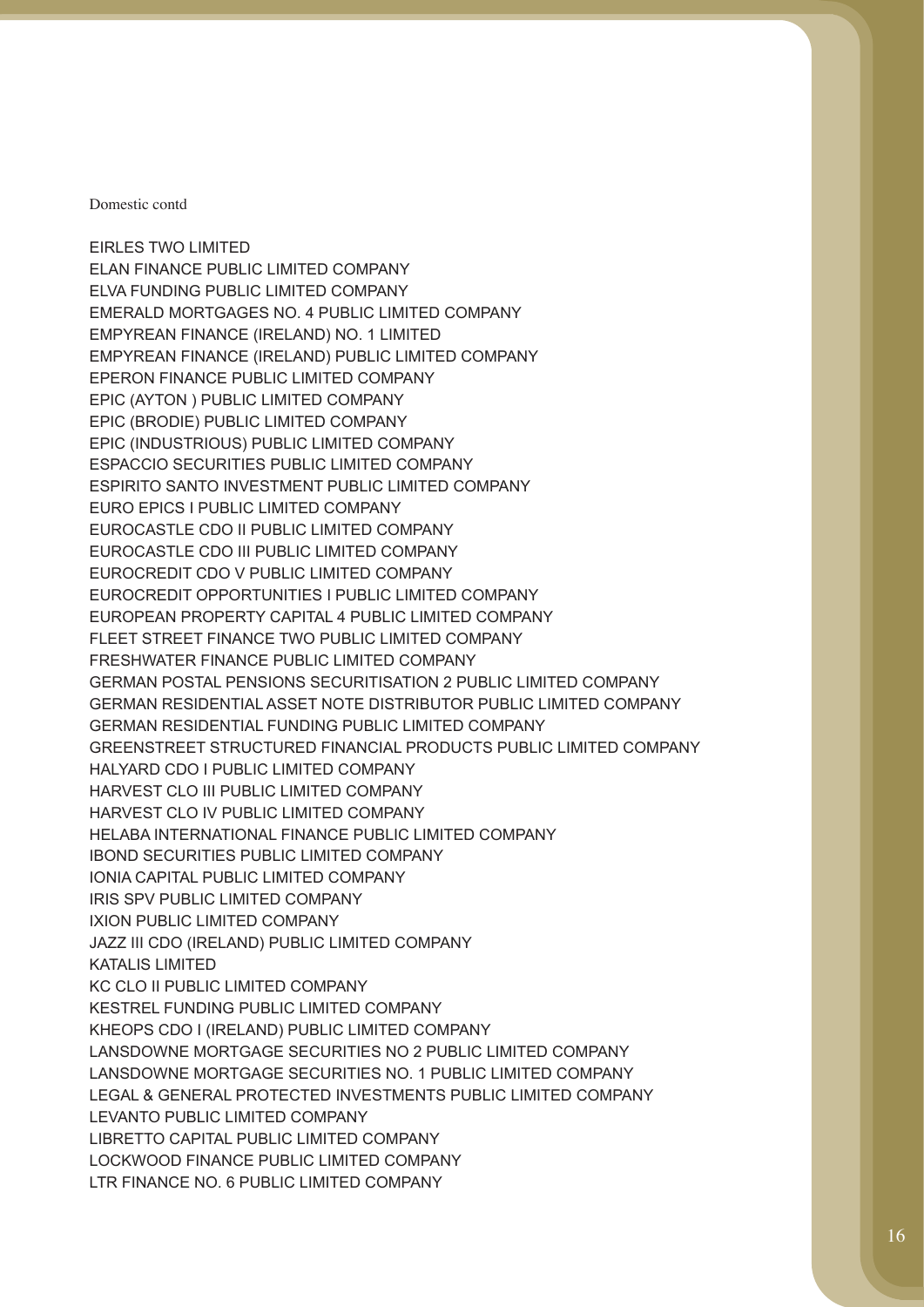LUNAR FUNDING V PUBLIC LIMITED COMPANY LUSITANO MORTGAGES NO. 5 PUBLIC LIMITED COMPANY M&G CREDIT SPI (IRELAND) PUBLIC LIMITED COMPANY MAGELLAN MORTGAGES NO.4 PUBLIC LIMITED COMPANY MAGI FUNDING I PUBLIC LIMITED COMPANY MAGNOLIA FINANCE I PUBLIC LIMITED COMPANY MAGNOLIA FINANCE VI PUBLIC LIMITED COMPANY MAGNOLIA FINANCE VII PUBLIC LIMITED COMPANY MARC CDO I PUBLIC LIMITED COMPANY MARQUETTE US/EUROPEAN CLO, PUBLIC LIMITED COMPANY MDM INTERNATIONAL FUNDING PUBLIC LIMITED COMPANY MENTON CDO III PUBLIC LIMITED COMPANY MERCATOR CLO I PUBLIC LIMITED COMPANY METRIX SECURITIES PUBLIC LIMITED COMPANY MIDGARD CDO PUBLIC LIMITED COMPANY NASH POINT CLO NATINIUM FINANCIAL PRODUCTS PUBLIC LIMITED COMPANY NEMUS FUNDING NO.1 PUBLIC LIMITED COMPANY NEW BOND STREET CDO 1 PUBLIC LIMITED COMPANY NIMROD CAPITAL PUBLIC LIMITED COMPANY NITRO INTERNATIONAL SECURITISATION COMPANY 1 PUBLIC LIMITED COMPANY NKNK FINANCE PUBLIC LIMITED COMPANY NOMOS CAPITAL PUBLIC LIMITED COMPANY OAK HILL EUROPEAN CREDIT PARTNERS I PUBLIC LIMITED COMPANY OCEAN FINANCE PUBLIC LIMITED COMPANY OCELOT CDO I PUBLIC LIMITED COMPANY OCM EUROPEAN CREDIT OPPORTUNITIES PUBLIC LIMITED COMPANY OMEGA CAPITAL EUROPE PUBLIC LIMITED COMPANY OMEGA CAPITAL INVESTMENTS PUBLIC LIMITED COMPANY OPAL FINANCIAL PRODUCTS PUBLIC LIMITED COMPANY OPERA FINANCE (CMH) PUBLIC LIMITED COMPANY OPERA STRUCTURED CREDIT OFFSHORE PUBLIC LIMITED COMPANY ORKNEY RE II PUBLIC LIMITED COMPANY PEARL FINANCE PUBLIC LIMITED COMPANY PORSCHE INTERNATIONAL FINANCING PUBLIC LIMITED COMPANY PREMIUM GREEN PUBLIC LIMITED COMPANY PREPS 2006-1 PUBLIC LIMITED COMPANY PROFILE FINANCE PUBLIC LIMITED COMPANY PULS CDO 2006-1 PUBLIC LIMITED COMPANY QUARTZ FINANCE PUBLIC LIMITED COMPANY QUIRINUS (EUROPEAN LOAN CONDUIT NO.23.) PUBLIC LIMITED COMPANY QUOKKA FINANCE PUBLIC LIMITED COMPANY RACE POINT III CLO RECOLTE SECURITIES PUBLIC LIMITED COMPANY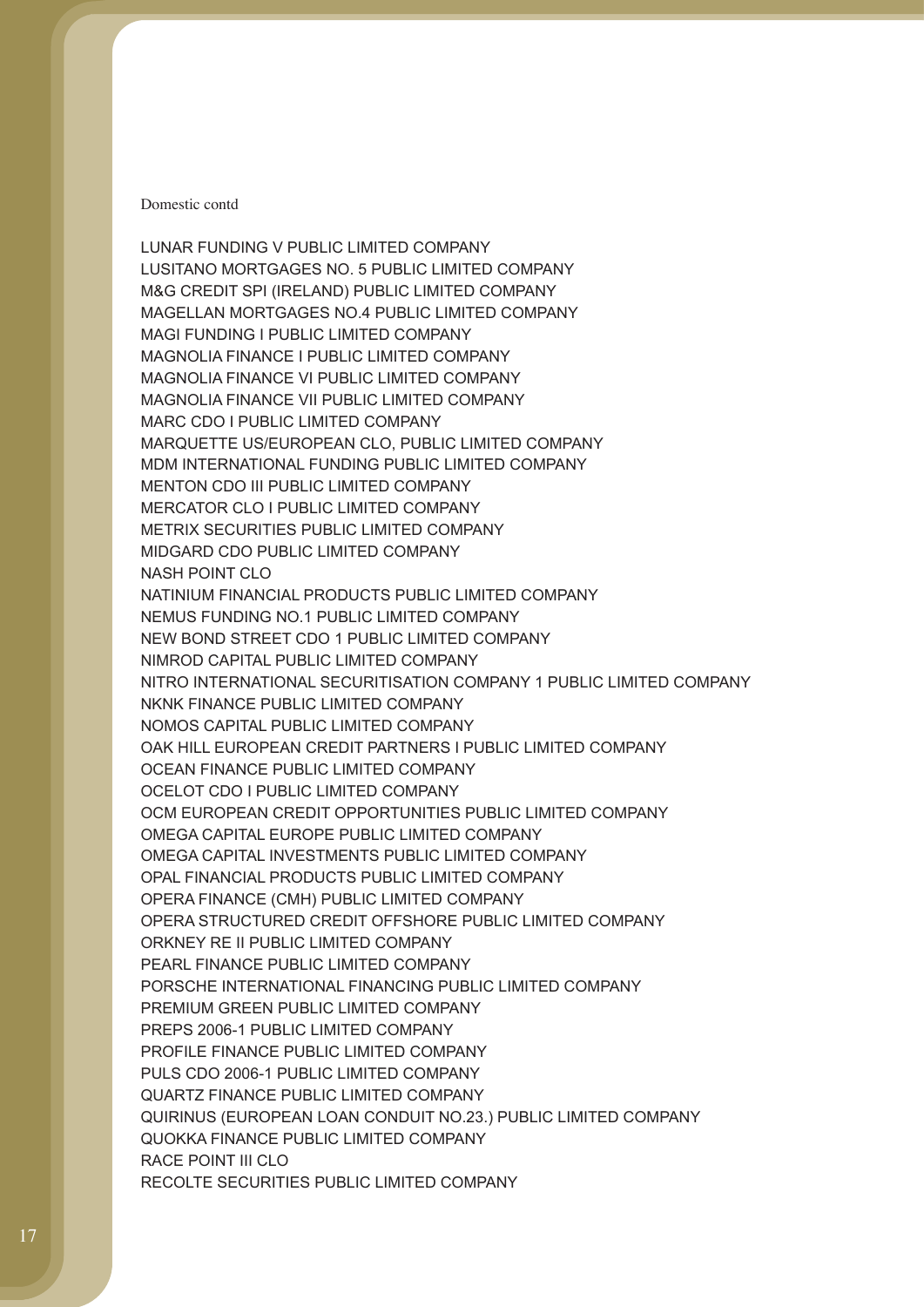RED ARROW INTERNATIONAL LEASING PUBLIC LIMITED COMPANY RUBY FINANCE PUBLIC LIMITED COMPANY SAPHIR FINANCE PUBLIC LIMITED COMPANY SATURNS INVESTMENTS EUROPE PUBLIC LIMITED COMPANY SC GERMANY AUTO 06 PUBLIC LIMITED COMPANY SCULPTOR FINANCE (AS) IRELAND LIMITED SCULPTOR FINANCE (CP) IRELAND LIMITED SCULPTOR FINANCE (MD) IRELAND LIMITED SCULPTOR FINANCE (SI) IRELAND LIMITED SCULPTOR FINANCE IRELAND IV LIMITED SCULPTOR FINANCE(ME) IRELAND LIMITED SDI FUNDING PUBLIC LIMITED COMPANY SEA FORT SECURITIES PUBLIC LIMITED COMPANY SHAMROCK CAPITAL PUBLIC LIMITED COMPANY SIBACADEMFINANCE PUBLIC LIMITED COMPANY SIGNUM FINANCE 1 PUBLIC LIMITED COMPANY SIGNUM FINANCE III PUBLIC LIMITED COMPANY SILK ROAD PLUS PUBLIC LIMITED COMPANY SILVERSTATE FINANCIAL INVESTMENTS PUBLIC LIMITED COMPANY STANTON VINTAGE CDO PUBLIC LIMITED COMPANY STARLING (SUPERMARKETS) PUBLIC LIMITED COMPANY STARLING FINANCE PUBLIC LIMITED COMPANY STARTS (IRELAND) PUBLIC LIMITED COMPANY SYSTEMS 2001 ASSET TRUST IRELAND FINANCE PUBLIC LIMITED COMPANY TALISMAN - 2 (PRIORY) FINANCE PUBLIC LIMITED COMPANY TALISMAN - 3 FINANCE PUBLIC LIMITED COMPANY TALISMAN-4 FINANCE PUBLIC LIMITED COMPANY TAURUS CMBS (GERMANY) 2006-1 PUBLIC LIMITED COMPANY TAURUS CMBS (UK) 2006 - 2 PUBLIC LIMITED COMPANY TIB FINANCE PUBLIC LIMITED COMPANY TITAN EUROPE 2006-1 PUBLIC LIMITED COMPANY TITAN EUROPE 2006-2 PUBLIC LIMITED COMPANY TITAN EUROPE 2006-3 PUBLIC LIMITED COMPANY TITANIUM CAPITAL PUBLIC LIMITED COMPANY TROPEZ PUBLIC LIMITED COMPANY ULSTER BANK FINANCE PUBLIC LIMITED COMPANY URSUS 2 (OCTANE) PUBLIC LIMITED COMPANY UT2 FUNDING PUBLIC LIMITED COMPANY VALLAURIS II CLO PUBLIC LIMITED COMPANY VEGA CONTAINERVESSEL 2006-1 PUBLIC LIMITED COMPANY VERSAILLES CLO M.E. I PUBLIC LIMITED COMPANY VESPUCCI STRUCTURED FINANCIAL PRODUCTS PUBLIC LIMITED COMPANY VIGADO CAPITAL PUBLIC LIMITED COMPANY VISAGE CDO I PUBLIC LIMITED COMPANY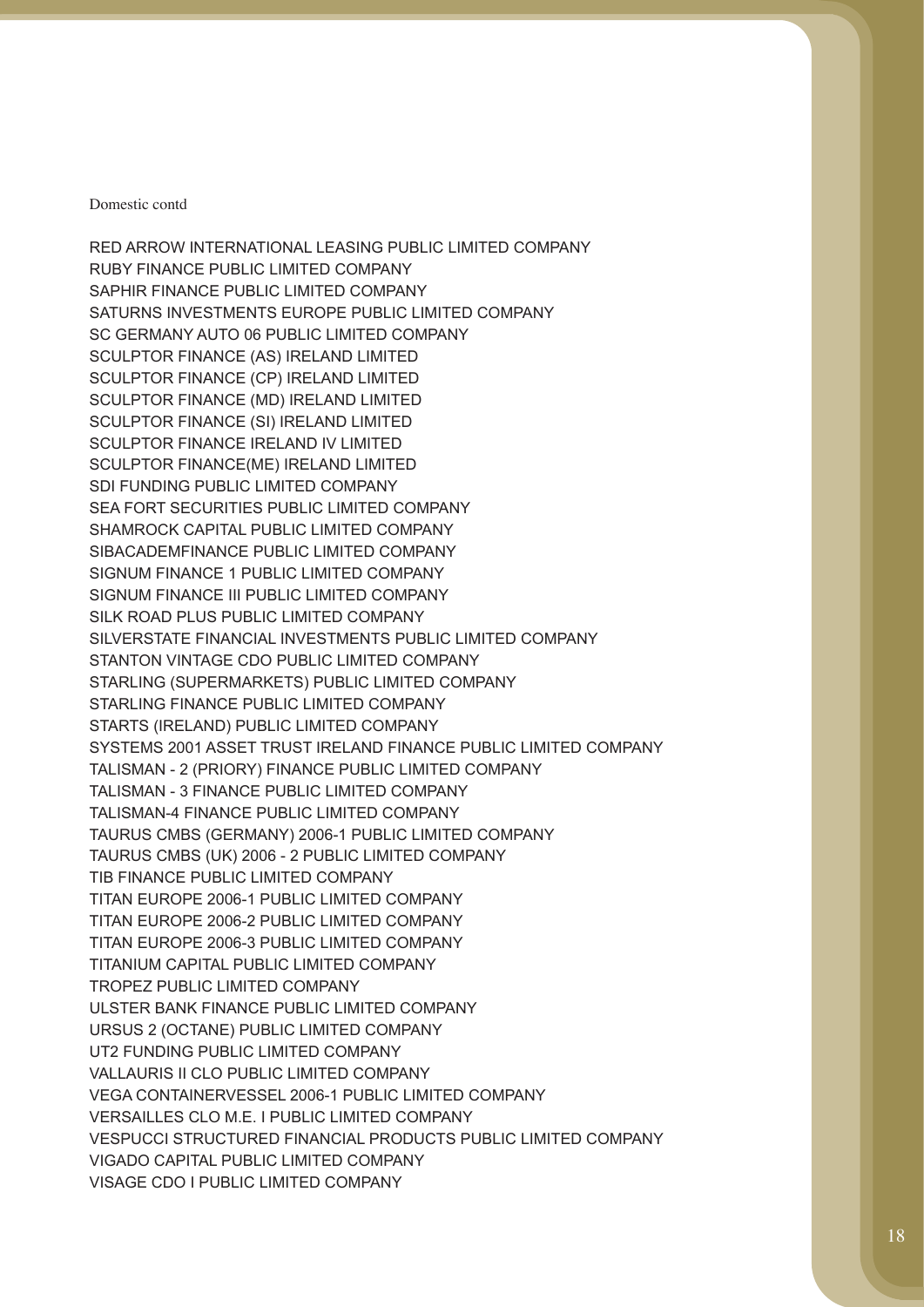VOYCE INVESTMENTS PUBLIC LIMITED COMPANY VTB-24 CAPITAL PUBLIC LIMITED COMPANY WATERFORD CAPITAL INVESTMENTS PUBLIC LIMITED COMPANY WATERFORD WEDGWOOD PUBLIC LIMITED COMPANY WAVES FINANCIAL INVESTMENTS PUBLIC LIMITED COMPANY WESTLB COVERED BOND BANK PUBLIC LIMITED COMPANY WINDERMERE VII CMBS PUBLIC LIMITED COMPANY XELO II PUBLIC LIMITED COMPANY XELO III PUBLIC LIMITED COMPANY XELO IV PUBLIC LIMITED COMPANY XELO PUBLIC LIMITED COMPANY XELO V PUBLIC LIMITED COMPANY XENON CAPITAL PUBLIC LIMITED COMPANY ZENIT CAPITAL PUBLIC LIMITED COMPANY

#### **Local Offerings – Domestic**

AXA GROUP SERVICES LIMITED BALLINASTOE GOLF CLUB PUBLIC LIMITED COMPANY BAUSCH & LOMB IRELAND CASTLE DARGAN GOLF CLUB PUBLIC LIMITED COMPANY GAM FUND MANAGEMENT LIMITED HOUSING FINANCE AGENCY PUBLIC LIMITED COMPANY LEINSTER HILLS GOLF CLUB & DEVELOPMENT COMPANY PUBLIC LIMITED COMPANY MOTOROLA IRELAND LIMITED MOTOROLA IRELAND LIMITED MOTOROLA IRELAND LIMITED MULTI-STYLE, MULTI-MANAGER FUNDS PUBLIC LIMITED COMPANY PFIZER SHARED SERVICES PROJECT MANAGEMENT HOLDINGS LIMITED QUANTITATIVE EQUITIES FUND PUBLIC LIMITED COMPANY SCHERING-PLOUGH (IRELAND) COMPANY SEI INVESTMENTS - GLOBAL FUND SERVICES, LIMITED SEI INVESTMENTS - GLOBAL FUND SERVICES, LIMITED THE CONCENTRATE MANUFACTURING COMPANY OF IRELAND THE CONCENTRATE MANUFACTURING COMPANY OF IRELAND THE FORESTRY GROWTH PLAN PUBLIC LIMITED COMPANY THE SECOND FORESTRY GROWTH PLAN PUBLIC LIMITED COMPANY VILLA SYMPOSIA PUBLIC LIMITED COMPANY ZENITH INVESTMENT FUND PUBLIC LIMITED COMPANY

#### **Local Offerings – Foreign**

ANALOG DEVICES B.V. ING BANK N.V. FOREX NEPTUNE INTERNATIONAL INC.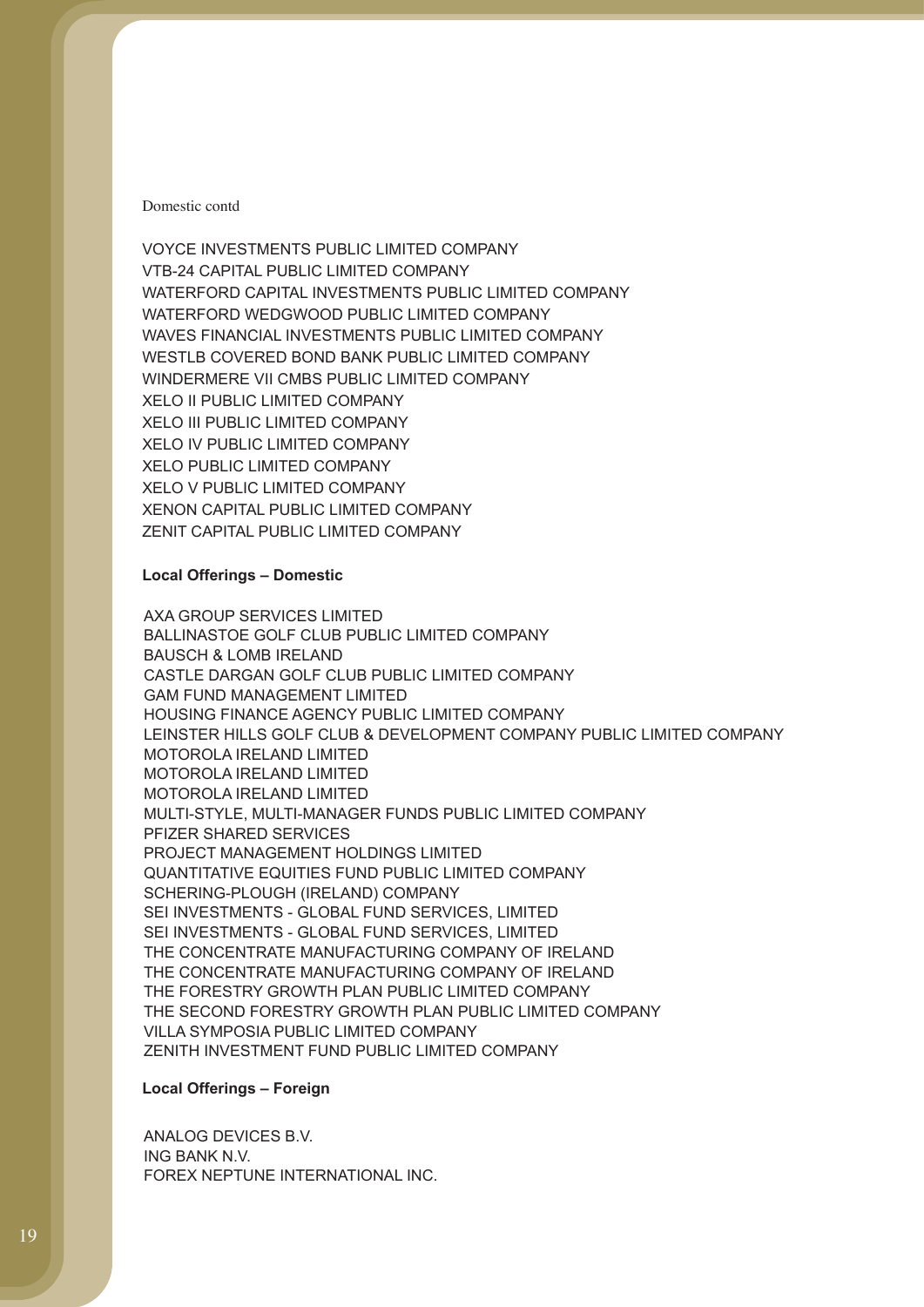### Purchase of Own Shares

During 2006, the Registrar received 206 notifications to purchase their own shares from the following 175 companies:

A. T. B. ALL TYRES & BATTERIES LIMITED ABBEY BLINDS LIMITED ABBEY CAPITAL LIMITED ABBEY PUBLIC LIMITED COMPANY ABBEY RUBBER MOULDINGS LIMITED ABM CONSTRUCTION LIMITED ADD-GARDS LIMITED AFFINITY MARKETING SOLUTIONS LIMITED AGC INSTRUMENTS LIMITED AIR-CON GROUP HOLDINGS LIMITED ALLIED IMPORTS LIMITED ANGIOLIFE LIMITED AOK LEARNING LIMITED ARACHAS CORPORATE BROKERS LIMITED ASCOT MANUFACTURING LIMITED ATLAS FABRICATIONS LIMITED AVOCA CAPITAL AVOCA CAPITAL HOLDINGS B & M DEVELOPMENTS LIMITED BADGEMAKER LIMITED BALLINA NISSAN LIMITED BARRY & FITZWILLIAM LIMITED BARRY SMYTHE D.I.Y. LIMITED BAWN FURNITURE LIMITED BLACKROCK INTERNATIONAL LAND PUBLIC LIMITED COMPANY BLESSINGTON SAND & GRAVEL LIMITED BOSS NOVUS GROUP LIMITED BRAMBLE TIMBER COMPANY LIMITED BREHON ENERGY PUBLIC LIMITED COMPANY BULLFINCH ENTERPRISES LIMITED CAISLEAN HOMES LIMITED CARADAS CURRENCY BROKERS LIMITED CARL STUART LIMITED CARNITO LIMITED CARTY CONTRACTORS LIMITED CASHIN PRINTING SERVICES LIMITED CASSIDY WINES LIMITED CCF BUILDERS LIMITED CENTRAL MOTOR GROUP LIMITED CHARISMA WINDOW FASHIONS LIMITED CLARE COMMUNITY RADIO HOLDINGS PUBLIC LIMITED COMPANY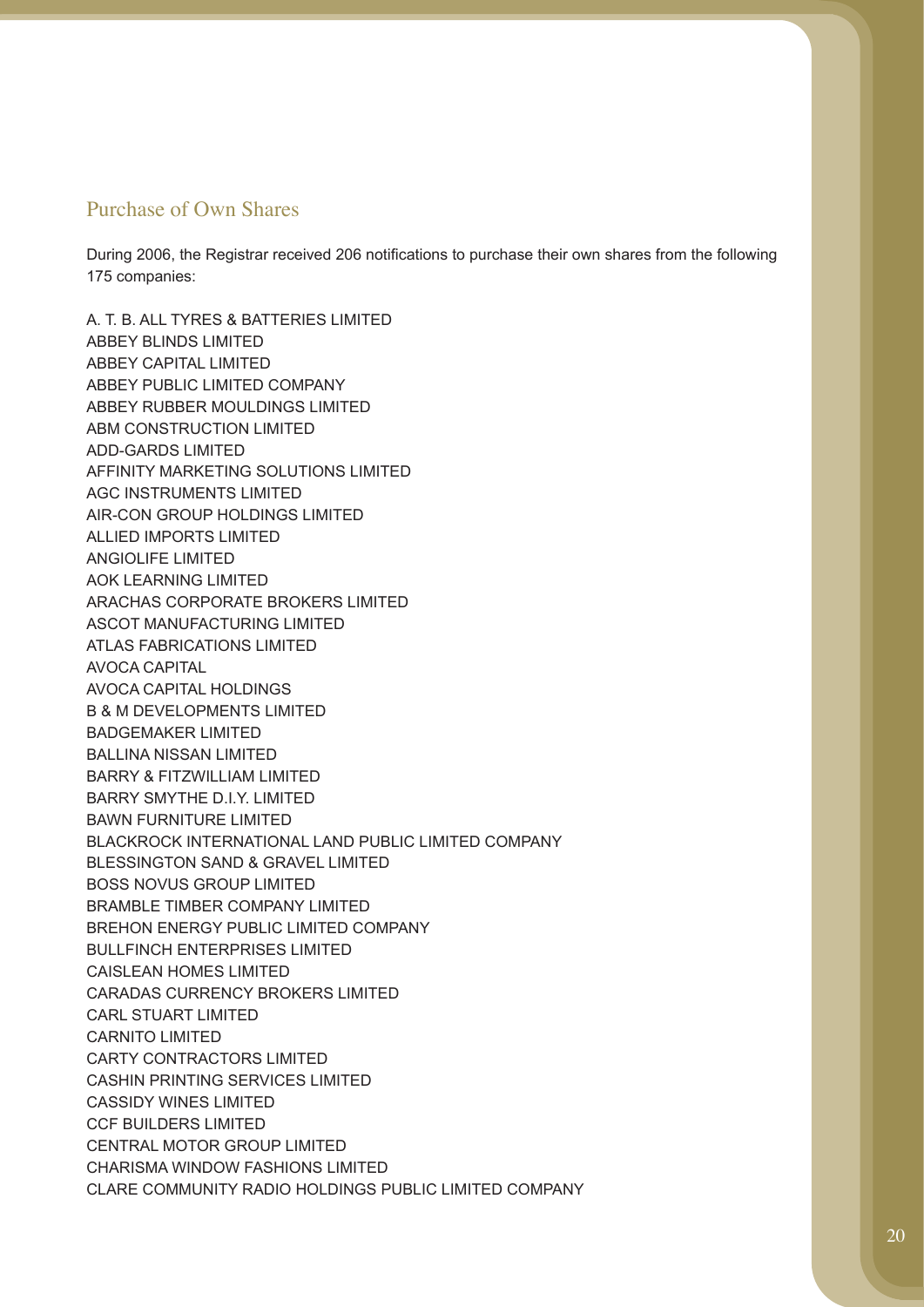Purchase of Own Shares contd

CLIFDEN SUPPLY CENTRE LIMITED CLOGHROE JOINERY LIMITED CLOVERTREE DEVELOPMENTS LIMITED CMB MARKETING & COMMUNICATIONS LIMITED COLA THERMOPRINT LIMITED COLORMAN (IRELAND) LIMITED COLORMAN RESEARCH & DEVELOPMENTS LIMITED COLTEX (SALES) LIMITED COMAN KEGS LIMITED DCC PUBLIC LIMITED COMPANY DEESIDE SUPPLIES LIMITED DELI CUISINE LIMITED DENNIS GROUP HOLDINGS DESIGNERS INK LIMITED DIGITAL @ DAVE CAMPBELL STUDIOS LIMITED DOMAC PLANT & TOOL HIRE LIMITED DRINAGH POTTERY LIMITED DROMALANE PROPERTIES LIMITED DRUMLIN PROPERTIES LIMITED EARTHRIDGE INTERNATIONAL LIMITED ELECTRACTION LIMITED EMBLEM WEAVERS (EXPORT) LIMITED ESSENTIAL SUPPLIES (IRELAND) LIMITED ETEAMS (INTERNATIONAL) LIMITED EXECUTIVE SECURITY LIMITED F.B.D. INTERNATIONAL RE LIMITED FARMER BUSINESS DEVELOPMENTS PUBLIC LIMITED COMPANY FLYNN'S FUNERAL DIRECTORS LIMITED G. BYRNE & SONS, LIMITED G. CLANCY ELECTRICAL COMPANY LIMITED GAINES EUROPE LIMITED GALA RETAIL SERVICES LIMITED GLENDUN SALES LIMITED GLOBETROTTER TRUCKING (IRELAND) LIMITED GOLF WEB TRAVEL LIMITED GREENCASTLE DRINKS LIMITED HALLMARK FURNITURE COMPANY LIMITED HANNON FURNITURE STORES LIMITED HANOVER HOLDINGS LIMITED HEMPFIELD FINANCIAL SERVICES LIMITED HOL-DEN INSTALLATIONS LIMITED HSOC FINANCIAL SERVICES LIMITED ICOM TECHNOLOGIES LIMITED IMETREX TECHNOLOGIES LIMITED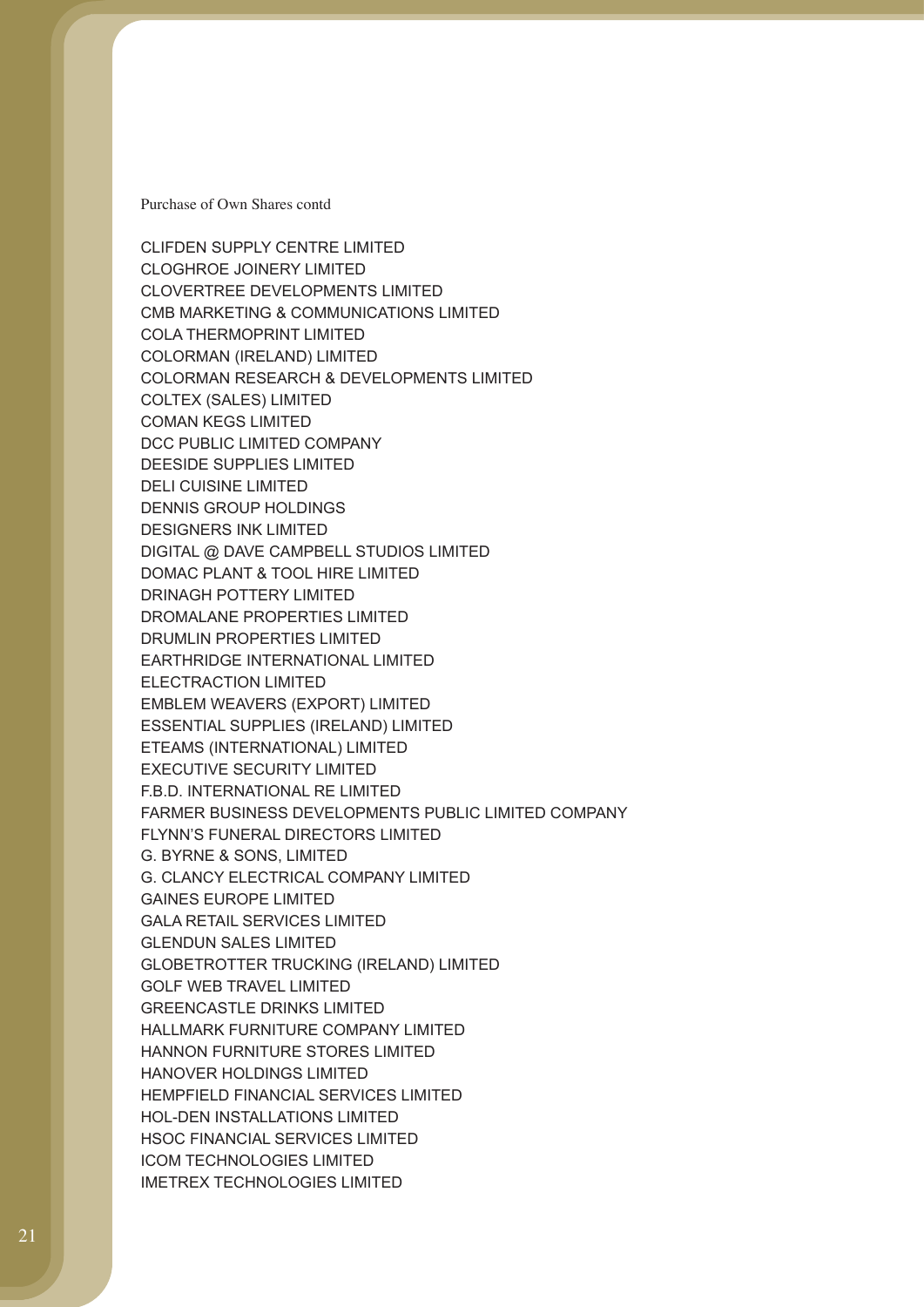Purchase of Own Shares contd

INNOVATIVE PRODUCTS LIMITED IRISH FENCING LIMITED IRISH FLEXIBLE PACKAGING LIMITED IRISH LIQUEFIED PETROLEUM GAS ASSOCIATION LIMITED IRISH PRESS, PUBLIC LIMITED COMPANY IRISH TACKLE & LEISURE LIMITED IRVINE-WELCONSTRUCT LIMITED IWP INTERNATIONAL PUBLIC LIMITED COMPANY JACKSONS GARAGE LIMITED JLG HOLDINGS LIMITED JODI MANUFACTURING COMPANY LIMITED JOHN CALLAGHAN (BURT) LIMITED JOHNSON STEVENS IRELAND LIMITED JS (CITY) LIMITED KENILWORTH PRODUCTS LIMITED KERRY GROUP PUBLIC LIMITED COMPANY KIERAN WALSH & SONS LIMITED KIERNAN STRUCTURAL STEEL LIMITED KILCANNON FURNITURE LIMITED KILLARNEY WELDING LIMITED KLEEREX GROUP HOLDINGS LIMITED LARAGAN MILLING LIMITED LEANORT LIMITED LIAM DAVIS PLUMBING AND HEATING CONTRACTORS LIMITED LINTOM LIMITED LOCTITE (OVERSEAS) LIMITED LORCILL LIMITED MAGEES PHARMACY (LETTERKENNY) LIMITED MAGIC BOUTIQUE LIMITED MARTELLO MULTIMEDIA LIMITED MBG ADVERTISING & MARKETING LIMITED MCAULIFFE BARRY & COLLINS LIMITED MCCARTHY & WOULFE LIMITED MCCORMICK'S LIMITED MENTEC INTEGRATED SOLUTIONS LIMITED METTLE INTERNATIONAL LIMITED MERCANTILE INNS LIMITED MILLBROOK EDIBLE OILS LIMITED MOTOR ASSESS IRELAND LIMITED MULTIS GROUP LIMITED MUNSTER CRUSHING AND PLANT HIRE LIMITED NADAG PROPERTY LIMITED NICE (AUTOMATED GATES) LIMITED OAKRANGE CONSTRUCTION LIMITED O'DONOVAN DEVELOPMENTS LIMITED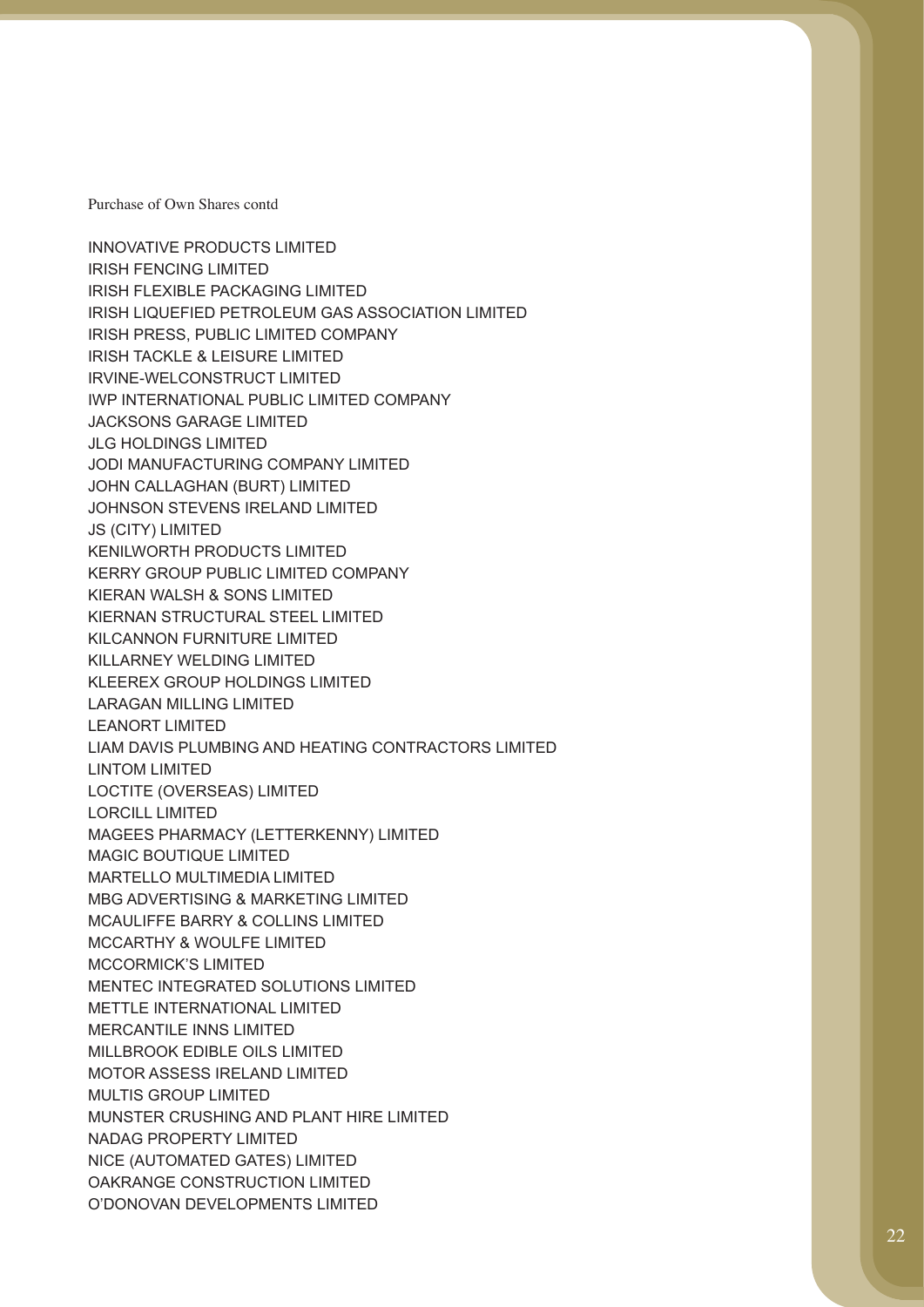Purchase of Own Shares contd

ONEMOREGO LIMITED OPERA TELECOM (IRELAND) LIMITED O'RAHILLY KIERSE LIMITED ORCHARD PRINT LIMITED O'SHEA'S BUILDERS (CORK) LIMITED O'SHEA'S SUPER VALU LIMITED O'SULLIVAN, CAMPBELL AND COMPANY LIMITED P. F. QUIRKE & COMPANY LIMITED PAT MOORE BUILDERS LIMITED PERLICO COMMUNICATIONS LIMITED PEST CHECK LIMITED PRECISION CABLES (IRELAND) LIMITED Q & G HOUSING LIMITED R. HEALY & SON (FUNERAL) LIMITED RICKSLEY ENTERPRISES RIVER TOURISM LIMITED ROBIN FLIGHT LIMITED RUSTIC OIL PRODUCTS LIMITED SACHET WIPES LIMITED SALES & MARKETING SPECIALISTS LIMITED SCHWEPPES INTERNATIONAL BEVERAGES LIMITED SEAN DOOLAN & SONS LIMITED SHADOW CREATIONS LIMITED SHALVEYS POULTRY LIMITED SHENICK NETWORK SYSTEMS LIMITED SITESERV PUBLIC LIMITED COMPANY SMYTH LEISURE LIMITED STENBURY LIMITED STRABOE LIMITED STRATEGEM BELOW THE LINE LIMITED SURESKILLS LIMITED SWALLOW FLIGHT LIMITED SWIFTCALL CENTRE LIMITED SWIFTCALL LONG-DISTANCE LIMITED THE PURE H20 COMPANY (IRELAND) LIMITED TOP FORM LIMITED TORIVIEW DEVELOPMENTS LIMITED TRANSOCEAN LIMITED VICTOR COMPANY LIMITED VINEBROOK INVESTMENTS LIMITED VISION HOLDINGS LIMITED W. & J. SHANAHAN LIMITED WESTERN AUTOMATION RESEARCH & DEVELOPMENT LIMITED WHITERUSH LIMITED WILLIAM GANNON LIMITED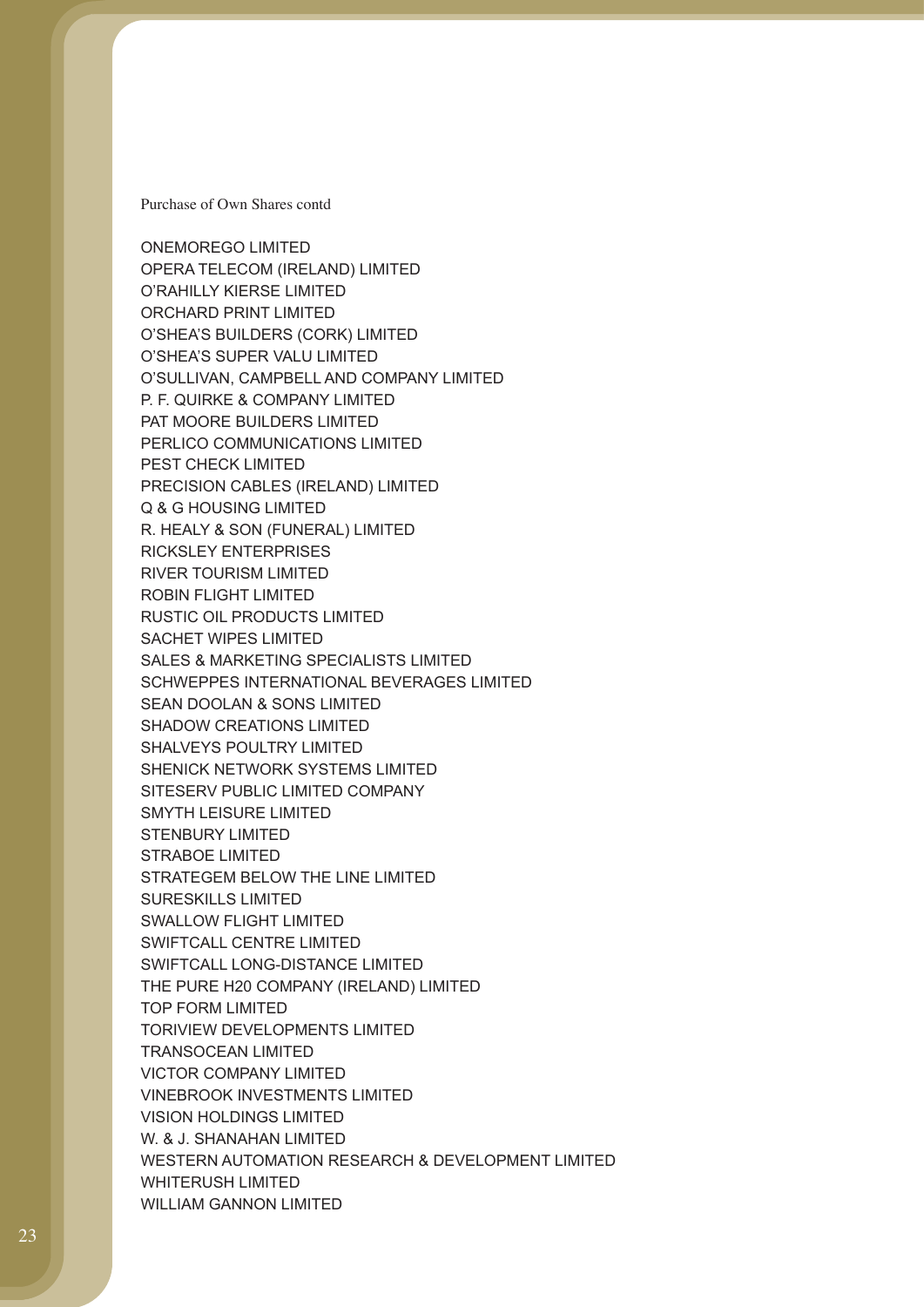## European Economic Interest Groupings

There were three new EEIG registered in 2006.

The following is a list of all EEIGs registered:

AMEC HEGARTY JV EEIG

AQUACULTURE, INITIATIVE EEIG, CROFTON HOUSE, CROFTON ROAD, DUN LAOGHAIRE, CO DUBLIN.

CONCORD CONSTRUCTION & PROPERTY CONSULTANTS EEIG, SLANELOUGH, ASHFORD, CO WICKLOW.

DELL COMPUTER EEIG, BOGHALL ROAD, BRAY, CO WICKLOW.

ECOM EEIG, PORT ROAD, LETTERKENNY, CO DONEGAL.

ECRIA EUROPEAN ECONOMIC INTEREST GROUPING, 4 SOUTH ANNE STREET, DUBLIN 2, IRELAND.

ERNACT. EEIG, LIFFORD, CO. DONEGAL.

GROUP FOR EUROPEAN EDUCATION EEIG, MOUNT KENNETT HOUSE, HENRY STREET, LIMERICK.

PLUSCHEM EEIG, NCC HOUSE, LOWER LEESON STREET, DUBLIN 2.

SEAFOOD DEVELOPMENTS EEIG, BIM HQ. P.O. BOX 12, CROFTON ROAD, DUN LAOGHAIRE, CO. DUBLIN.

STRABANE/LIFFORD DEVELOPMENT COMMISSION EEIG, LIFFORD, CO DONEGAL.

TORUS INTERNATIONAL ACCOUNTANCY EUROPEAN ECONOMIC INTEREST GROUPING, 30 LOWER LEESON STREET, DUBLIN 2.

TORUS INTERNATIONAL LEGAL EUROPEAN ECONOMIC INTEREST GROUPING, 30 LOWER LEESON STREET, DUBLIN 2.

VALMARIP EEIG, 29 UPPER MOUNT STREET, DUBLIN 2.

WORLD 3B2 CONSORTIUM EEIG, 7A CARRICKBRENNAN ROAD, MONKSTOWN, CO DUBLIN.. DIAMONDDIAL EEIG, 7TH FLOOR, HUME HOUSE, BALLSBRIDGE, DUBLIN 4.

CARRIGRENNAN CIVIL JV EEIG, C/O P.J. HEGARTY & SONS, CONNOLLY QUAY, CORK.

PYRAMOS EEIG, 11 WOODBINE PARK, BLACKROCK, CO. DUBLIN.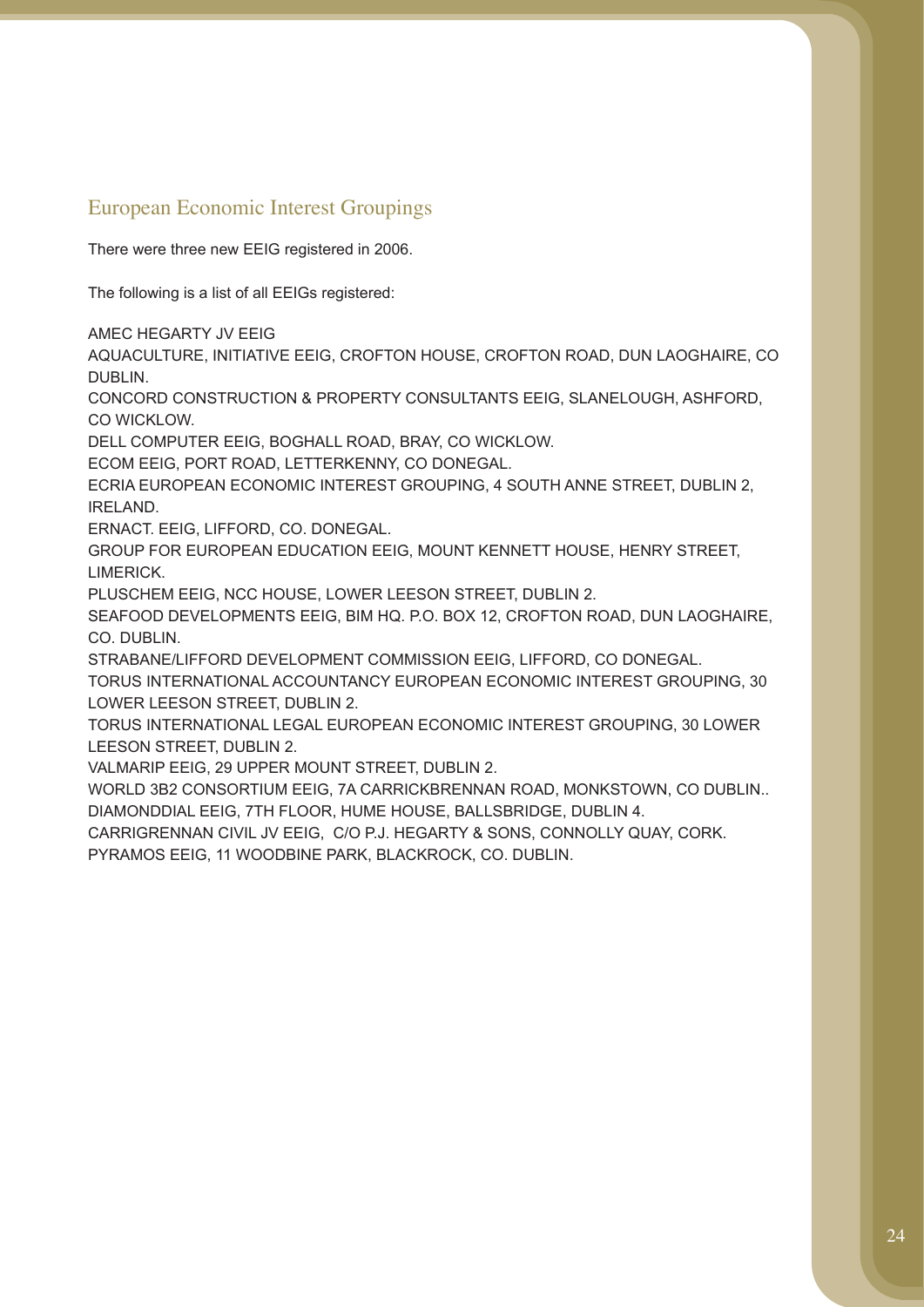### Limited Partnerships

Limited Partnerships registered during 2006: 72 Total registered at period end: 656

The following Limited Partnerships were registered in the year to 31 December 2006:

Anglo Irish Bank Private Equity Fund Limited Partnership 11 Babcock & Brown CCC Limited Partnership Baby Bump C & C Partnership Castlecarragh Partnership L.P. CCL : 1 Limited Partnership CCL : 1 SP Limited Partnership CCL : 2 Limited Partnership CCL : 2 SP Limited Partnership CCL : 3 Limited Partnership CCL : 3 SP Limited Partnership CCL : NPC SP Limited Partnership CCL Blade Limited Partnership CCL: 46th and 8th Limited Partnership CCL: Altobridge Limited Partnership CCL: Altobridge SP Limited Partnership CCL: ASM Limited Partnership CCL: ASM SP Limited Partnership CCL: Channel 6 Limited Partnership CCL: Channel 6 SP Limited Partnership CCL: Convermex SP Limited Partnership CCL: Health Receivables Limited Partnership CCL: Health Receivables SP Limited Partnership CCL: Hertz Limited Partnership CCL: Hertz SP Limited Partnership CCL: Merrion Square Limited Partnership CCL: Merrion Square SP Limited Partnership CCL:Convermex Limited Partnership Charles Street Limited Partnership Church Road Limited Partnership Claret Capital Limited Partnership: Kellsboro Claret Capital Limited Partnership: NPC Di Venosa Rolland Monsegu Fairfund Premier Limited Partnership JEK-Business Longreach Capital Partners Ireland 1, L.P. McLaughlin & Batayev Mercapital Spanish Buy-Out Fund 111(Ireland), L.P. Mercapital Spanish Private Equity Fund 11(Ireland 1), L.P.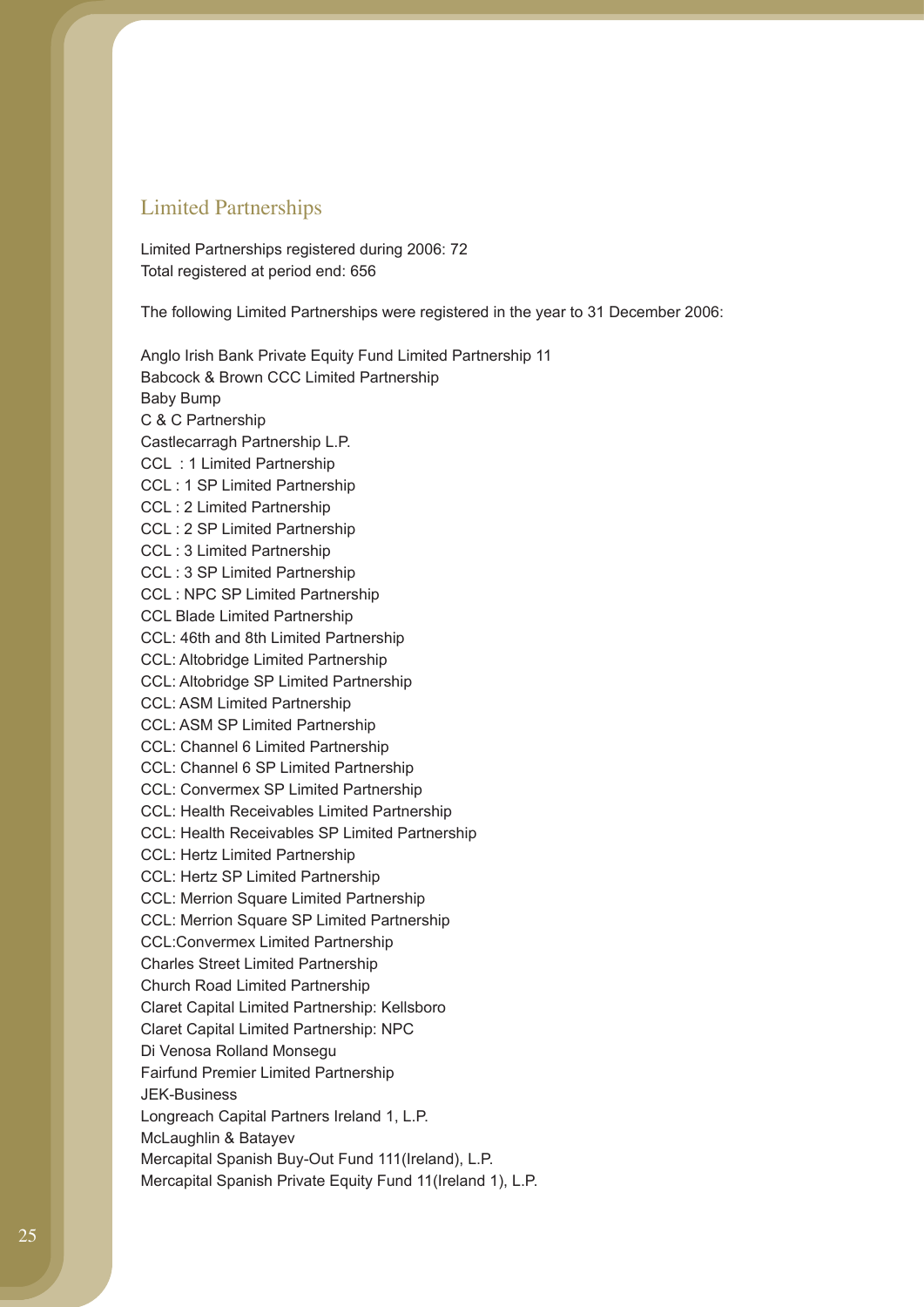Limited Partnerships registered 2006 contd

Mercapital Spanish Private Equity Fund 11(Ireland 11), L.P. Mosaic Property CEE Limited Partnership NCB (Capvest Equity Partners 11,L.P.) Limited Partnership Northburn Limited Partnership 2 O'Murchu Limited Partnership River Boyne Property Partnership Rona Sumridge Partnership The Accordello School Partnership The Atonbree LP The Boylan LP The CD&R-Davy Limited Partnership The Celcareil Limited Partnership The Conlon Limited Partnership The Duleek Limited Partnership The Durkan Partnership The Golden South Strand Partnership The Kennedy Limited Partnership The Lynch Limited Partnership The McCarthy LP The NMA Limited Partnership The Oakwood Limited Partnership The Oriel Partnership The Sion Road Partnership LP The Spillane Limited Partnership The Teissier LP The Wellington Limited Partnership The Westgate Partnership The Whelan Limited Partnership The Woodbrook Partnership Urban Five Limited Partnership Urban Four Limited Partnership Urban Three limited Partnership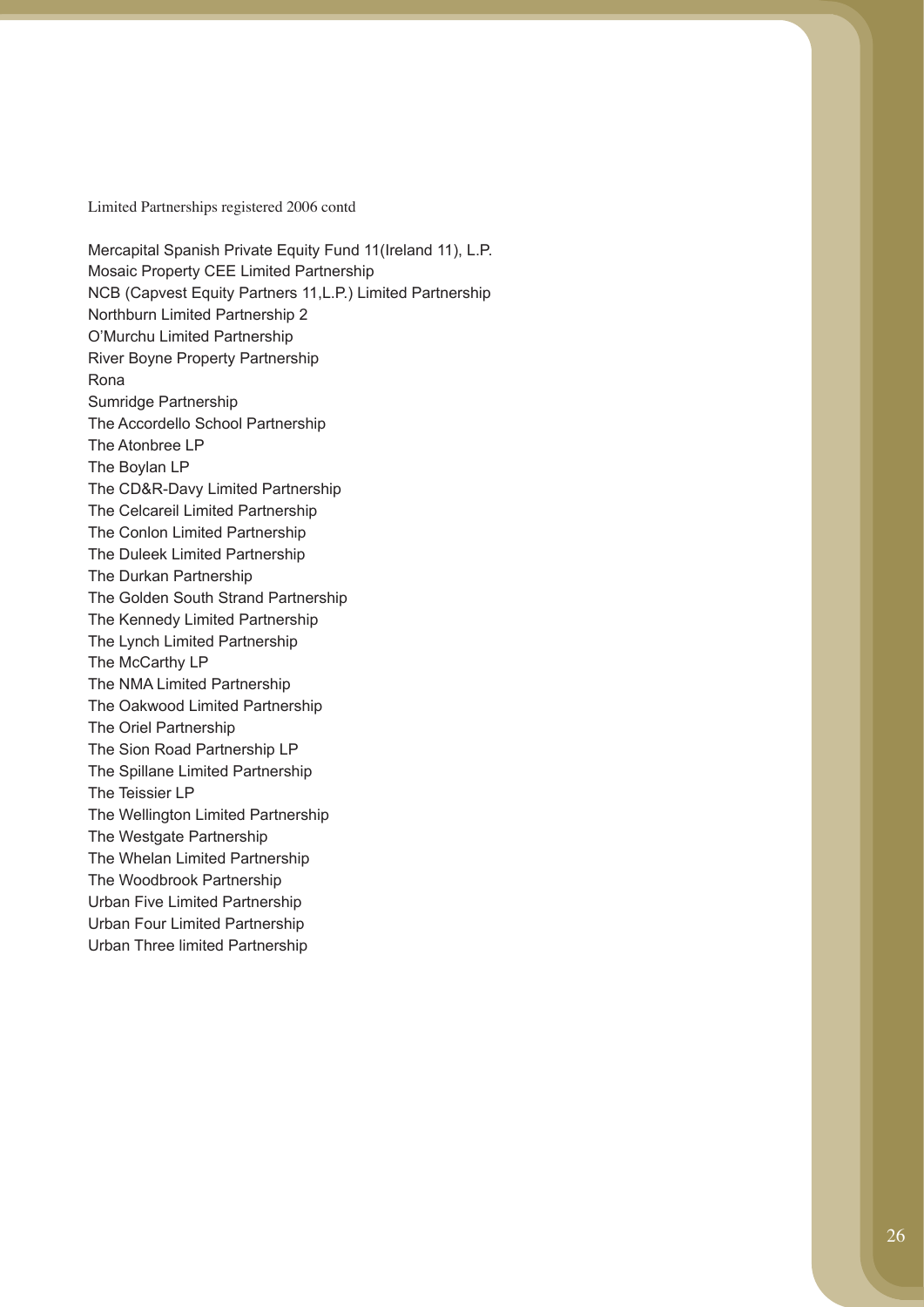# Registration of Business Names Act 1963

### Make up of Register and Activity on the Register

| Changes in the register                            | 2005    | 2006    |
|----------------------------------------------------|---------|---------|
| New registrations                                  | 25,315  | 26,610  |
| Statement of changes in the registered particulars | 1,396   | 2,292   |
| Cessations                                         | 972     | 1,388   |
| Total on register at year end                      | 254,263 | 281,534 |

The trend of recent years continues, with the CRO receiving a large number of applications to register business names. The chart below shows the number of new business names registered since 2002.

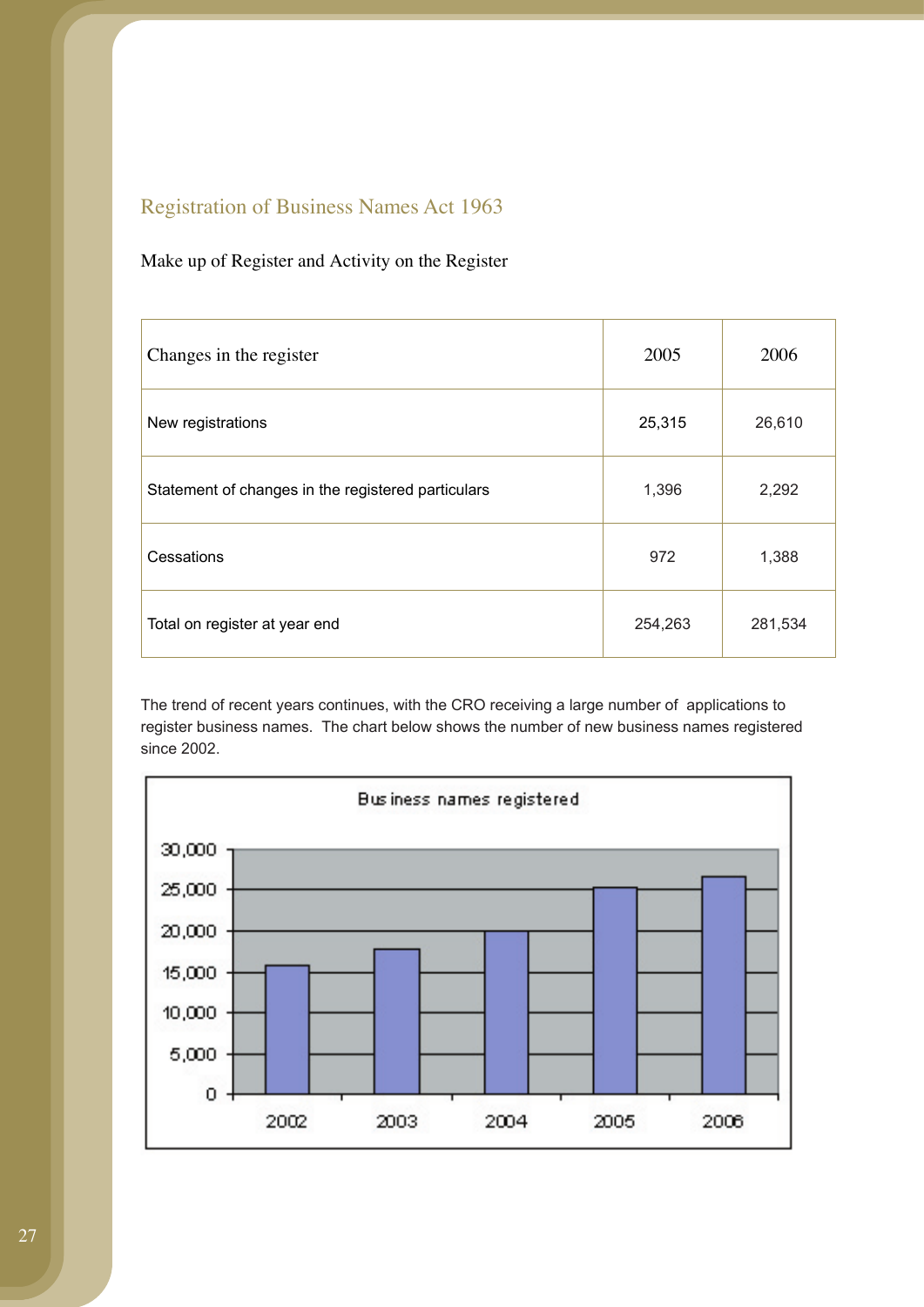### **Directors**

Disqualifications and restrictions of directors and other persons

Disqualifications - Section 160 Companies Act 1990 (as amended by section 42 Company Law Enforcement Act 2001)

By year end 1781 persons were on the register of disqualified persons.

Restrictions under section 150 of the Companies Act 1990

691 persons were on the restricted persons register at the end of 2006.

The disqualified and restricted registers can be searched online at www.cro.ie. This facility is updated daily.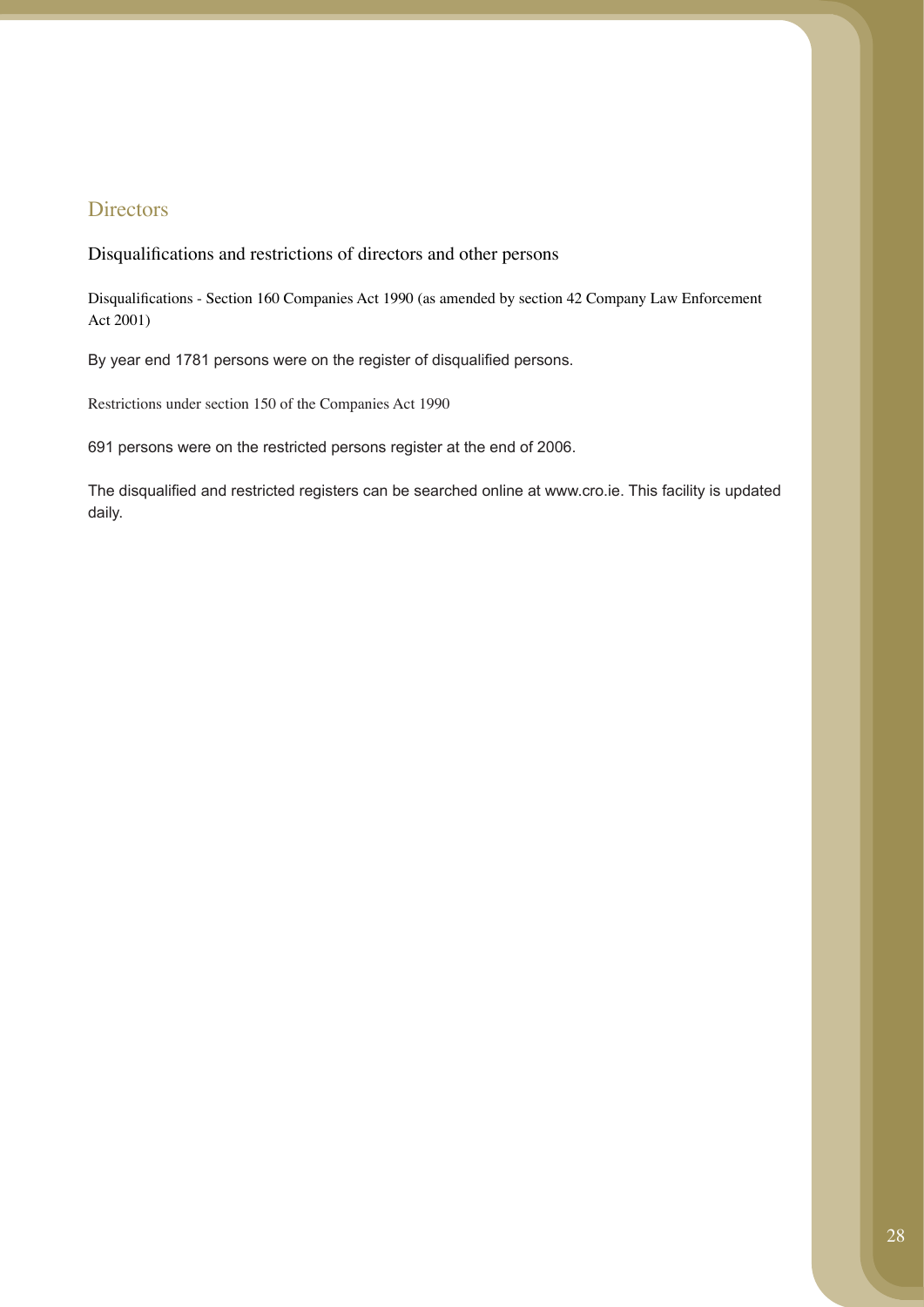# Document Processing

# Submissions Filed During The Year

| <b>Submission Type</b>                                                           | 2001     | 2002        | 2003    | 2004    | 2005    | 2006                     |
|----------------------------------------------------------------------------------|----------|-------------|---------|---------|---------|--------------------------|
| New Company                                                                      | 13,270   | 13,165      | 15,074  | 16,773  | 18,102  | 19,298                   |
| <b>Annual Return</b>                                                             | 120, 149 | 113,046     | 149,910 | 145,203 | 154,545 | 163,851                  |
| Change of Name                                                                   | 2,354    | 2,160       | 2,078   | 2,130   | 2,073   | 2,102                    |
| Change of Address                                                                | 12,115   | 11,265      | 14,533  | 13,870  | 14,240  | 15,730                   |
| Change in Directors                                                              | 50,559   | 46,802      | 52,040  | 56,065  | 59,912  | 63,936                   |
| Nomination of change of Annual Return Date                                       |          | 11,961      | 14,763  | 11,096  | 9,624   | 9,719                    |
| <b>Receivers Abstract</b>                                                        | 912      | 396         | 1,177   | 583     | 615     | 528                      |
| Notice of Receiver ceasing to act<br>Special Resolution to wind up and appoint a | 75       | 40          | 64      | 40      | 53      | 33                       |
| Liquidator                                                                       | 596      | 772         | 926     | 804     | 836     | 884                      |
| Special resolution to Wind up                                                    | 118      | 90          | 141     | 116     | 96      | 129                      |
| Special resolution to appoint a liquidator                                       | 6        | 4           | 21      | 11      | 5       | $\overline{7}$           |
| Liquidator's Statement of Account                                                | 1,283    | 1,029       | 1,259   | 1,239   | 1,163   | 965                      |
| Liquidator's Account                                                             | 3,030    | 1,769       | 3,059   | 2,668   | 1,160   | 1,134                    |
| Liquidator's Affidavit                                                           | 5,618    | 2,858       | 5,103   | 4,121   | 1,886   | 1,897                    |
| Ineffective declaration of Solvency                                              | 11       | 13          | 12      | 8       | 2       | 1                        |
| Final Winding up meeting - Members & Creditors                                   | 697      | 463         | 463     | 326     | 358     | 222                      |
| Final Winding up meeting - Members                                               | 578      | 577         | 823     | 927     | 815     | 740                      |
| Declaration of Solvency                                                          | 586      | 750         | 952     | 825     | 868     | 931                      |
| Creditors' resolution to appoint/confirm liquidator                              | 156      | 127         | 108     | 72      | 73      | 35                       |
| Court Order to wind up and appoint Liquidator                                    | 25       | 36          | 33      | 39      | 53      | 33                       |
| Court Order to Wind up                                                           | 0        | 0           | 0       | 0       | 0       | $\mathsf 0$              |
| Court Order to appoint provisional Liquidator                                    | 5        | 2           | 10      | 7       | 8       | $\overline{2}$           |
| Ordinary resolution to Wind up & appoint liquidator                              | 129      | 101         | 157     | 158     | 126     | 145                      |
| Notice that no creditors Resolution was passed                                   | 316      | 227         | 154     | 101     | 123     | 64                       |
| Notice of Appointment of a liquidator                                            | 1,011    | 1,100       | 1,356   | 1,140   | 1,147   | 1,219                    |
| Notice of application to appoint an examiner                                     | 15       | 12          | 12      | 6       | 6       | 9                        |
| Court order appointing examiner                                                  | 17       | 12          | 11      | 6       | 4       | $\overline{4}$           |
| Restriction of Company Secretary/Director - S 150                                | 38       | 25          | 164     | 185     | 145     | 138                      |
| Disqualification of Director - S 160                                             | 1        | $\mathbf 0$ | 1       | 9       | $*17$   | $*29$                    |
| Charge                                                                           | 6,906    | 7,132       | 8,384   | 9,616   | 10,464  | 12,539                   |
| Satisfaction of charge                                                           | 3,519    | 3,181       | 4,221   | 4,425   | 2,999   | 3,504                    |
| <b>Resignation of Auditor</b>                                                    | 1,038    | 2,619       | 2,477   | 2,672   | 2,727   | 3,179                    |
| Report that proper books not kept                                                | 20       | 8           | 19      | 23      | 37      | 22                       |
| <b>Removal of Auditor</b>                                                        | 80       | 97          | 88      | 91      | 94      | 163                      |
| Power of Attorney                                                                | 1,257    | 1,047       | 1,307   | 1,366   | 676     | $\overline{\mathcal{A}}$ |
| Notice of location of register of Members                                        | 305      | 334         | 1,044   | 674     | 564     | 679                      |
| Notice of increase in Nominal Capital                                            | 3,251    | 8,279       | 8,992   | 1,602   | 1,357   | 1,268                    |
| Change to Single Member Company                                                  | 1,678    | 1,449       | 1,592   | 1,770   | 1,730   | 1,671                    |
|                                                                                  |          | 312         | 280     | 422     | 506     | 594                      |
| Change from Single Member Company                                                | 355      |             |         |         |         |                          |
| Application by plc to commence business                                          | 93       | 104         | 100     | 107     | 177     | 243                      |
| Amended memorandum and Articles                                                  | 312      | 1,133       | 1,009   | 355     | 443     | 260                      |
| Alteration to Memo & Arts                                                        | 5,208    | 7,544       | 6,213   | 4,608   | 5,099   | 6,339                    |
| <b>Allotment of Shares</b>                                                       | 6,298    | 5,512       | 5,327   | 5,512   | 5,807   | 6,363                    |
| <b>Accounts filed Separately</b>                                                 | 779      | 1,473       | 877     | 250     | 174     | 142                      |
| <b>Other Submissions</b>                                                         | 15,366   | 19,209      | 18,688  | 14,114  | 16,303  | 37,224                   |
| Total Submissions; Companies Acts                                                | 260,135  | 268,235     | 325,022 | 306,135 | 317,212 | 357,979                  |
| <b>Business Names</b>                                                            | 22,745   | 20,598      | 23,237  | 25,524  | 30,020  | 36,876                   |
| Total                                                                            | 282,880  | 288,833     | 348,259 | 331,659 | 347,232 | 394,855                  |

\*The above numbers refer only to those which were linked to company files.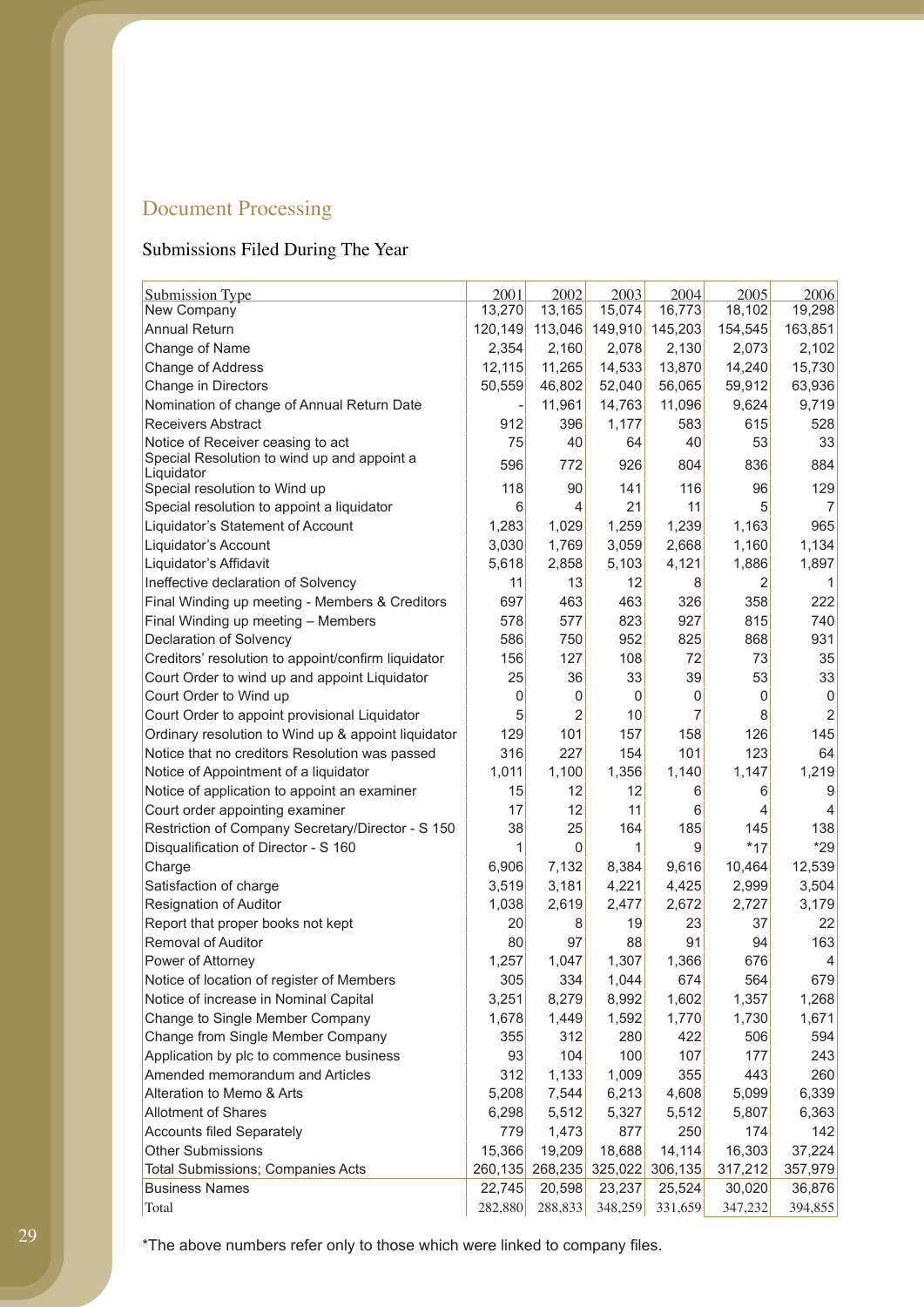

Unregistered submissions

|                     | Dec 2001 | Dec 2002 | Dec 2003 | Dec 2004 | Dec 2005 | Dec 2006 |
|---------------------|----------|----------|----------|----------|----------|----------|
| All Companies       | 508,767  | 577,797  | 679,164  | 639,532  | 638,264  | 737,113  |
| Live Companies Only | 316,716  | 382,194  | 453,783  | 396,883  | 376,022  | 457,398  |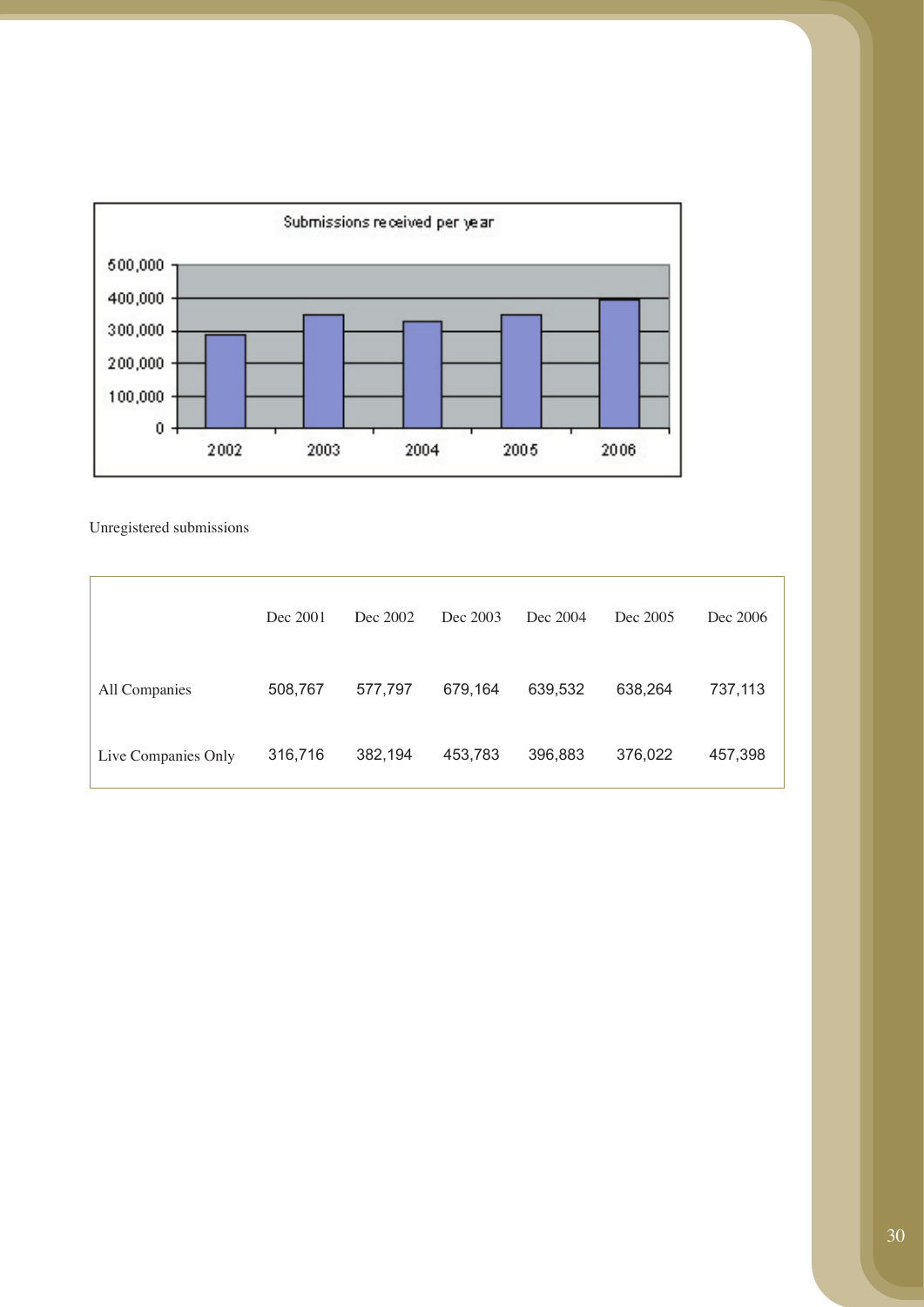# APPENDIX 2 FINANCE

# Fees and Capital Duty Paid in Respect of Registered Companies in 2006

|                                                           | 2005<br>€  | 2006<br>€  |
|-----------------------------------------------------------|------------|------------|
| Fees on registrations other<br>than mortgages and charges | 28,656,198 | 29,964,003 |
| Fees on registrations of<br>mortgages or charges          | 384,327    | 600,062    |
| Fees on inspections/<br>miscellaneous sales               | 938,014    | 1,491,137  |
| <b>Total fees</b>                                         | 29,978,539 | 32,055,202 |
| Capital duty                                              | 145,132    | 0          |

Fees collected in 2006 include an amount of €20,685,595 in respect of late filing penalties.

Fees Paid in Respect of the Registration of Business Names

| in 2003 | € 637,722 |
|---------|-----------|
| in 2004 | €702,906  |
| in 2005 | €785,783  |
| in 2006 | € 895,125 |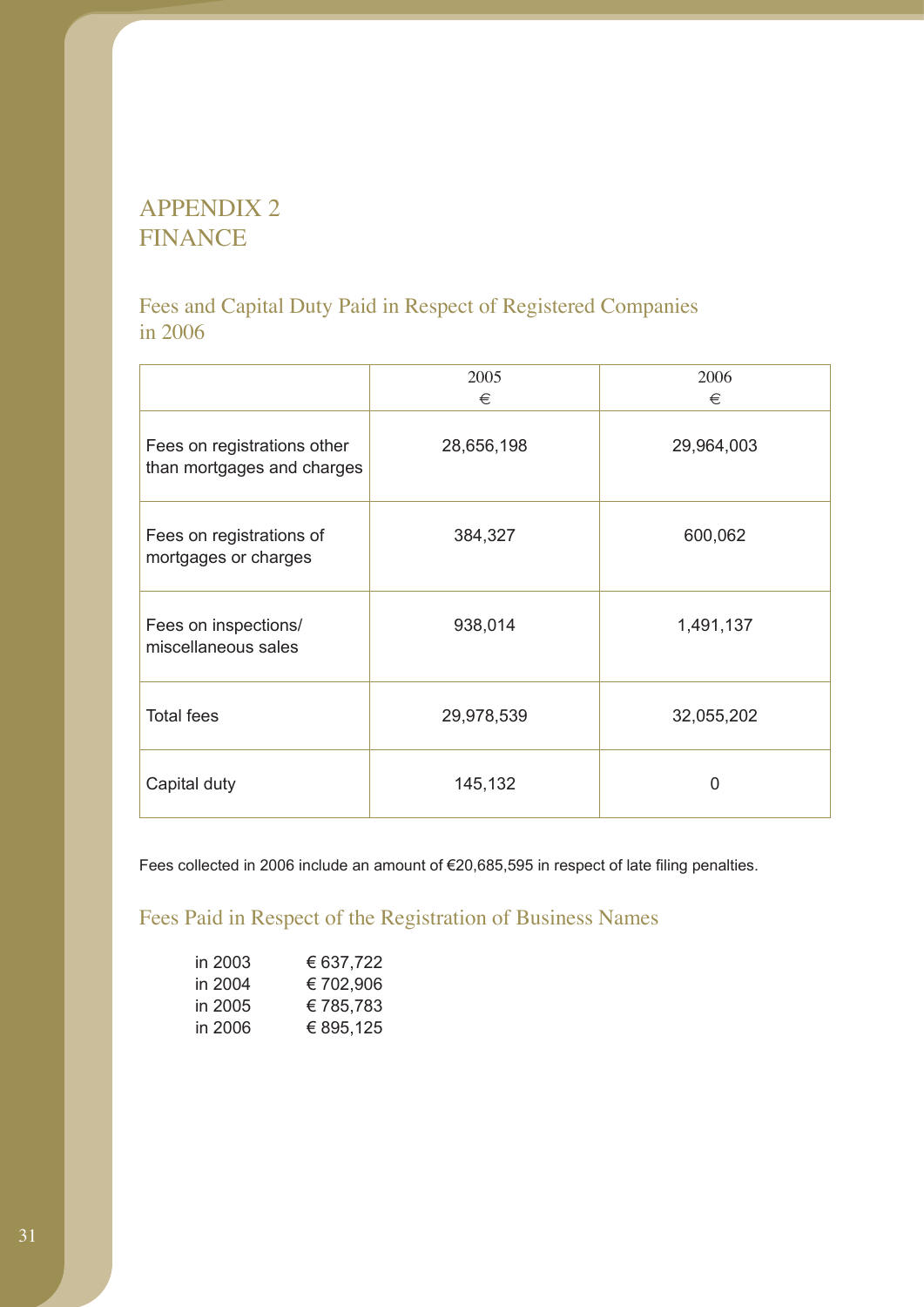# APPENDIX 3 REGISTRAR OF COMPANIES AND OTHER AUTHORISED PERSONS

| Registrar of Companies | Mr. Paul Farrell        |
|------------------------|-------------------------|
| Assistant Registrar    | Ms. Theresa Fitzpatrick |
| Assistant Registrar    | Mr. Brian O'Hare        |
| Legal Adviser          | Ms. Nora Rice           |

## Persons Authorised

The following persons were authorised as at 31st December 2006 pursuant to section 52(2) of the Companies (Amendment)(No.2) Act 1999, section 16 of the Registration of Business Names Act 1963 and section 15 of the Limited Partnerships Act 1907:

| Mr. D. Casey      | Ms. T. Campbell |
|-------------------|-----------------|
| Mr. F. Neary      | Ms. J. Callery  |
| Mr. E. Gallagher  | Mr. P. Porter   |
| Mr. R. McLean     | Ms. C. Hickey   |
| Mr. P. Foran      | Ms. M. Leech    |
| Ms. E. Kelly      | Mr. V. Breen    |
| Ms. B. Wynne      | Ms. M. Tighe    |
| Ms. H. Ryan       | Ms. M. Shortall |
| Ms. M. Giblin     | Mr. C. Donegan  |
| Ms. L. O'Sullivan | Mr. W. Flynn    |
| Mr. A. Dolan      | Mr. P. Daly     |
| Ms. C. Madigan    | Ms. E. Mitchell |
| Mr. G. Flood      | Mr. J. Steele   |
| Ms. N. McDonnell  | Mr. B. Collins  |
| Ms. A. McCarron   |                 |